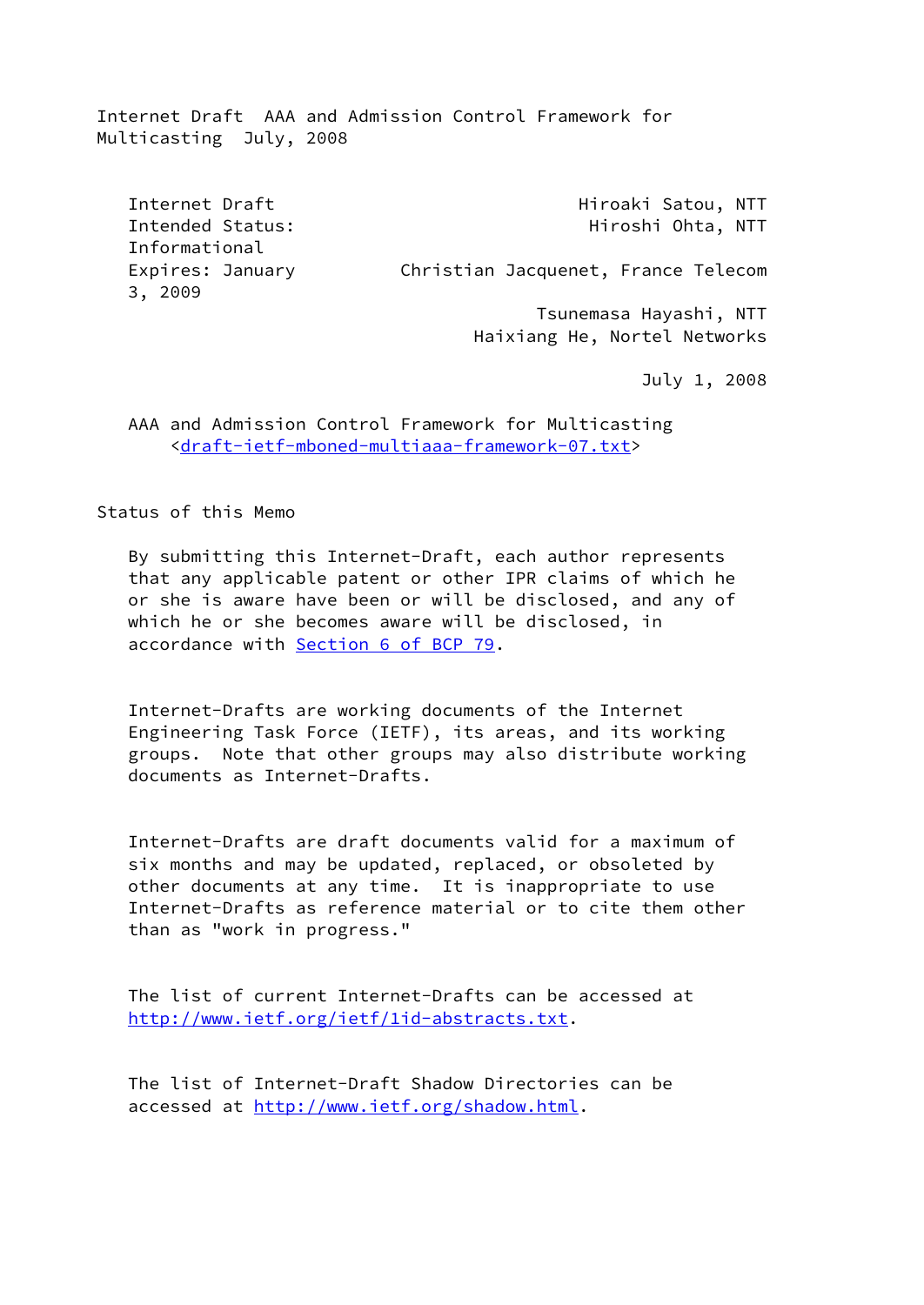Internet Draft AAA and Admission Control Framework for Multicasting July, 2008

This Internet-Draft will expire on January 3, 2009.

Copyright Notice

 Copyright (C) The IETF Trust (2008). This document is subject to the rights, licenses and restrictions contained in [BCP 78](https://datatracker.ietf.org/doc/pdf/bcp78), and except as set forth therein, the authors retain all their rights.

## Abstract

 IP multicast-based services, such as TV broadcasting or videoconferencing raise the issue of making sure that potential customers are fully entitled to access the corresponding contents. There is indeed a need for service and content providers to identify users (if not authenticate, especially within the context of enforcing electronic payment schemes) and to retrieve statistical information for accounting purposes, as far as content and network usage are concerned. This memo describes the framework for specifying the Authorization, Authentication and Accounting (AAA) capabilities that could be activated within the context of the deployment and the operation of IP multicast-based services. This framework addresses the requirements presented in "Requirements for Accounting, Authentication and Authorization in Well Managed IP Multicasting Services" [\[I-D.mboned-maccnt-req](#page-21-0)]. The memo provides a basic AAA enabled model as well as an extended fully enabled model with resource and admission control coordination.

| [Page 2]<br>Satou, Ohta, Jacquenet, Hayashi, He |
|-------------------------------------------------|
|-------------------------------------------------|

|  | Table of Contents |
|--|-------------------|
|  |                   |

<span id="page-1-4"></span><span id="page-1-3"></span><span id="page-1-2"></span><span id="page-1-1"></span><span id="page-1-0"></span>

| 1. INTRODUCTION                  |    |
|----------------------------------|----|
| 1.1 PURPOSE AND BACKGROUND       | 4  |
| 2. DEFINITIONS AND ABBREVIATIONS | 5. |
| 2.1 DEFINITIONS                  | 5. |
| 2.2 ABBREVIATIONS                | 6. |
|                                  |    |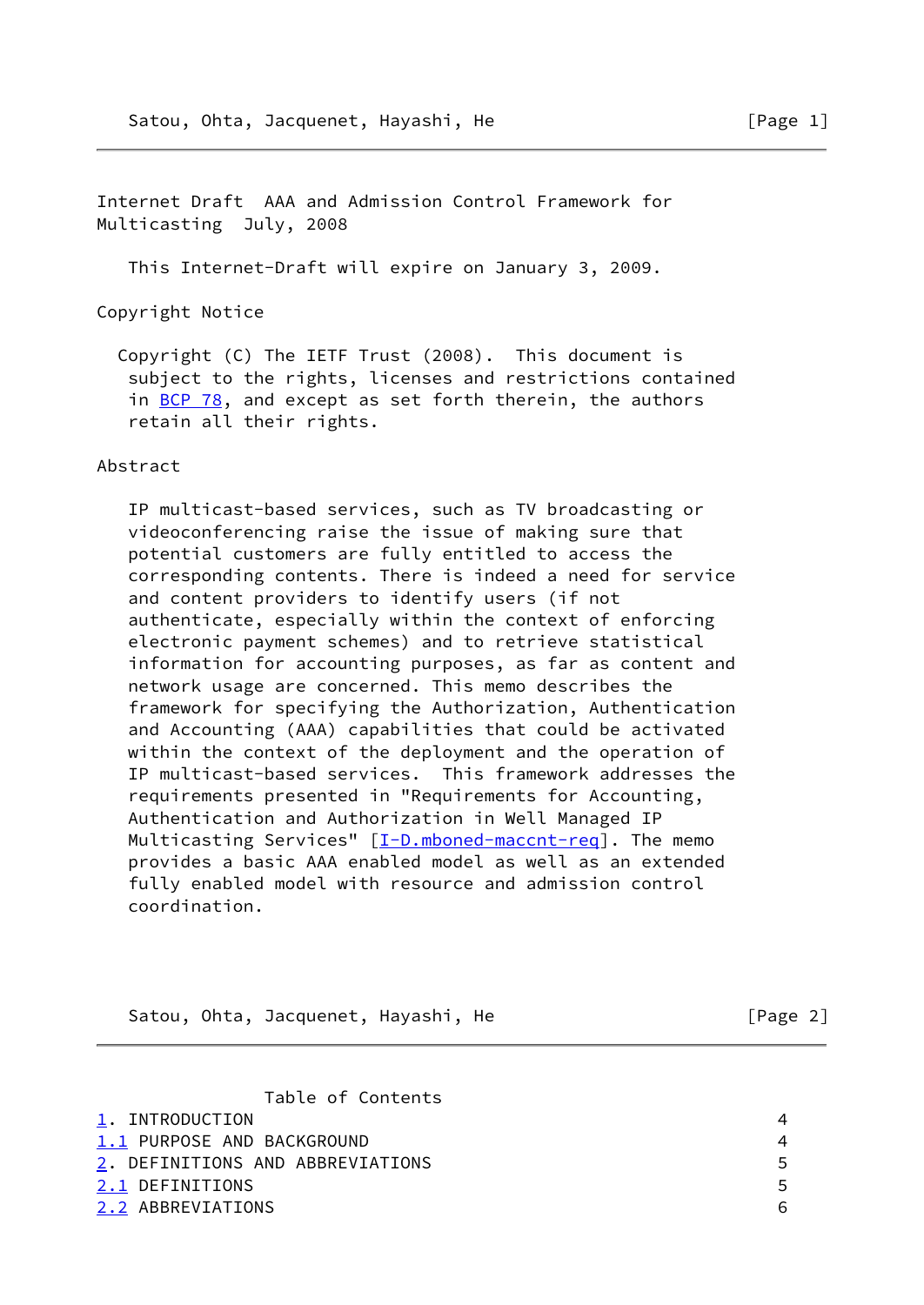<span id="page-2-8"></span><span id="page-2-7"></span><span id="page-2-6"></span><span id="page-2-5"></span><span id="page-2-4"></span><span id="page-2-3"></span><span id="page-2-2"></span><span id="page-2-1"></span><span id="page-2-0"></span>

| 3. COMMON USE MODELS AND NETWORK ARCHITECTURE IMPLICATIONS |                   |
|------------------------------------------------------------|-------------------|
| 4. FRAMEWORK AND ROLES OF ENTITIES                         | 9                 |
| 4.1 "AAA FRAMEWORK IN MULTICAST-ENABLED ENVIRONMENTS       | 9                 |
| 4.1.1 MULTIPLE CPS ARE CONNECTED TO MULTIPLE NSPS          | 9                 |
| 4.1.2 MULTIPLE CPS ARE CONNECTED TO A SINGLE NSP           | 11                |
| 4.1.3 A SINGLE CP IS CONNECTED TO MULTIPLE NSPS            | 11                |
| 4.1.4 A SINGLE CP IS CONNECTED TO SINGLE NSP               | 11                |
| 4.2 USER ID                                                | 12                |
| 4.2.1 CP-ASSIGNED USER ID                                  | 12                |
| 4.2.2 NSP-ASSIGNED USER ID                                 | $12 \overline{ }$ |
| 4.3 ACCOUNTING                                             | 13                |
| 4.4 ACCESS CONTROL AND CP SELECTION BY NSP                 | 14                |
| 4.5 ADMISSION CONTROL INFORMATION BY NSP                   | 14                |
| 4.6 ACCESS CONTROL AND DISTINGUISHING OF USERS BY CP       | 15                |
|                                                            |                   |

<span id="page-2-13"></span><span id="page-2-12"></span><span id="page-2-11"></span><span id="page-2-10"></span><span id="page-2-9"></span>Hayashi, He, Satou, Ohta [Page 3]

Internet Draft AAA and Admission Control Framework for Multicasting July, 2008

<span id="page-2-17"></span><span id="page-2-16"></span><span id="page-2-15"></span><span id="page-2-14"></span>

| 4.7 AAA PROXY IN NSP                                       | 15 |
|------------------------------------------------------------|----|
| 5.1 BASIC CONNECTION MODEL                                 | 16 |
| 5.2 CONSTITUENT LOGICAL FUNCTIONAL COMPONENTS OF THE FULLY |    |
| ENABLED AAA FRAMEWORK                                      | 17 |
| 5.3 MODULARITY OF THE FRAMEWORK                            | 21 |
| 6. IANA CONSIDERATIONS                                     | 21 |
| 7. SECURITY CONSIDERATIONS                                 | 21 |
| 8. CONCLUSION                                              | 21 |

<span id="page-2-20"></span><span id="page-2-19"></span><span id="page-2-18"></span>[1](#page-1-0). Introduction

[1.1](#page-1-1) Purpose and Background

 IP multicasting is designed to serve cases of group communication schemes of any kind, such as one-to-many (case of TV broadcasting services for example) or many-to many (case of videoconferencing services, for example).

 In these environments, IP multicast provides a better resource optimization than using a unicast transmission scheme, where data need to be replicated as many times as there are receivers. Activation of IP multicast capabilities in networks yields the establishment and the maintenance of multicast distribution trees that are receiver-initiated by nature: multicast-formatted data are forwarded to receivers who explicitly request them. IP multicast-based services, such as TV broadcasting or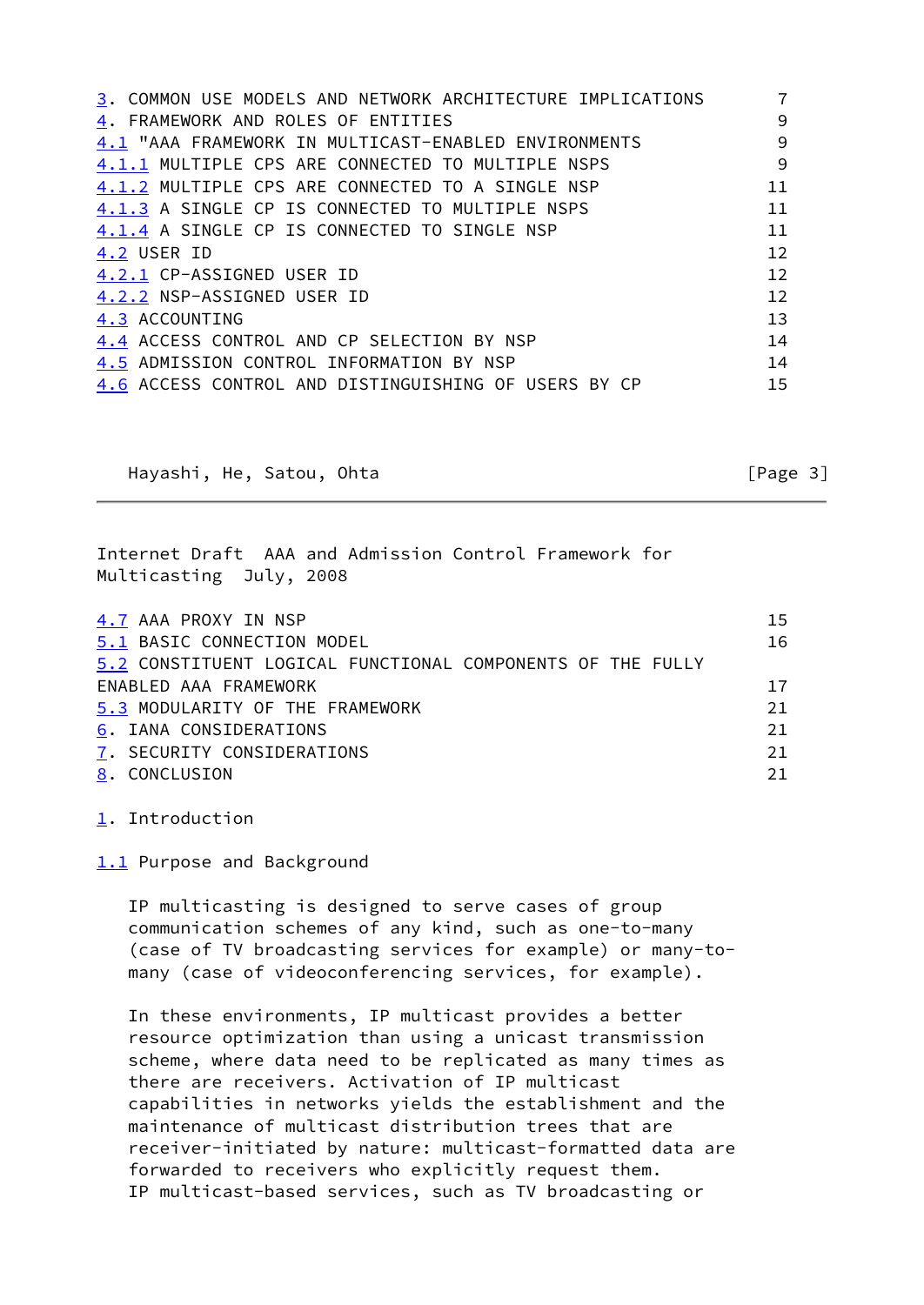videoconferencing raise the issue of making sure that potential customers are fully entitled to access the corresponding contents. There is indeed a need for service and content providers to identify (if not authenticate, especially within the context of enforcing electronic payment schemes) and to invoice such customers in a reliable and efficient manner. Solutions should consider a wide range of possible content delivery applications: content delivered over the multicast network may include video, audio, images, games, software and information such as financial data, etc.

Satou, Ohta, Jacquenet, Hayashi, He [Page 4]

Internet Draft AAA and Admission Control Framework for Multicasting July, 2008

 This memo describes a framework for specifying the Authorization, Authentication and Accounting (AAA) capabilities that could be activated within the context of the deployment and the operation of IP multicast-based services. This memo also describes a framework to realize high-quality multicast transport using a Multicast Admission Control Function (MACF) with multicast Authorization.

 Specifically, this framework addresses the requirements presented in "Requirements for Multicast AAA coordinated between Content Provider(s) and Network Service Provider(s)" which describes the requirements in CDN services using IP multicast. The requirements are derived from:

- need for user tracking and billing capabilities

 - need for network access control to satisfy the requirements of the Network Service Provider (NSP) and/or content access control to satisfy the requirements of the Content Provider (CP)

 - methods for sharing information between the network service provider and content provider to make it possible to fulfill the above two requirements. [I-D.mboned-maccnt req]

 Detailed requirements are presented in "Requirements for Accounting, Authentication and Authorization in Well Managed IP Multicasting Services" [[I-D.mboned-maccnt-req\]](#page-21-0). These requirements include mechanisms for recording end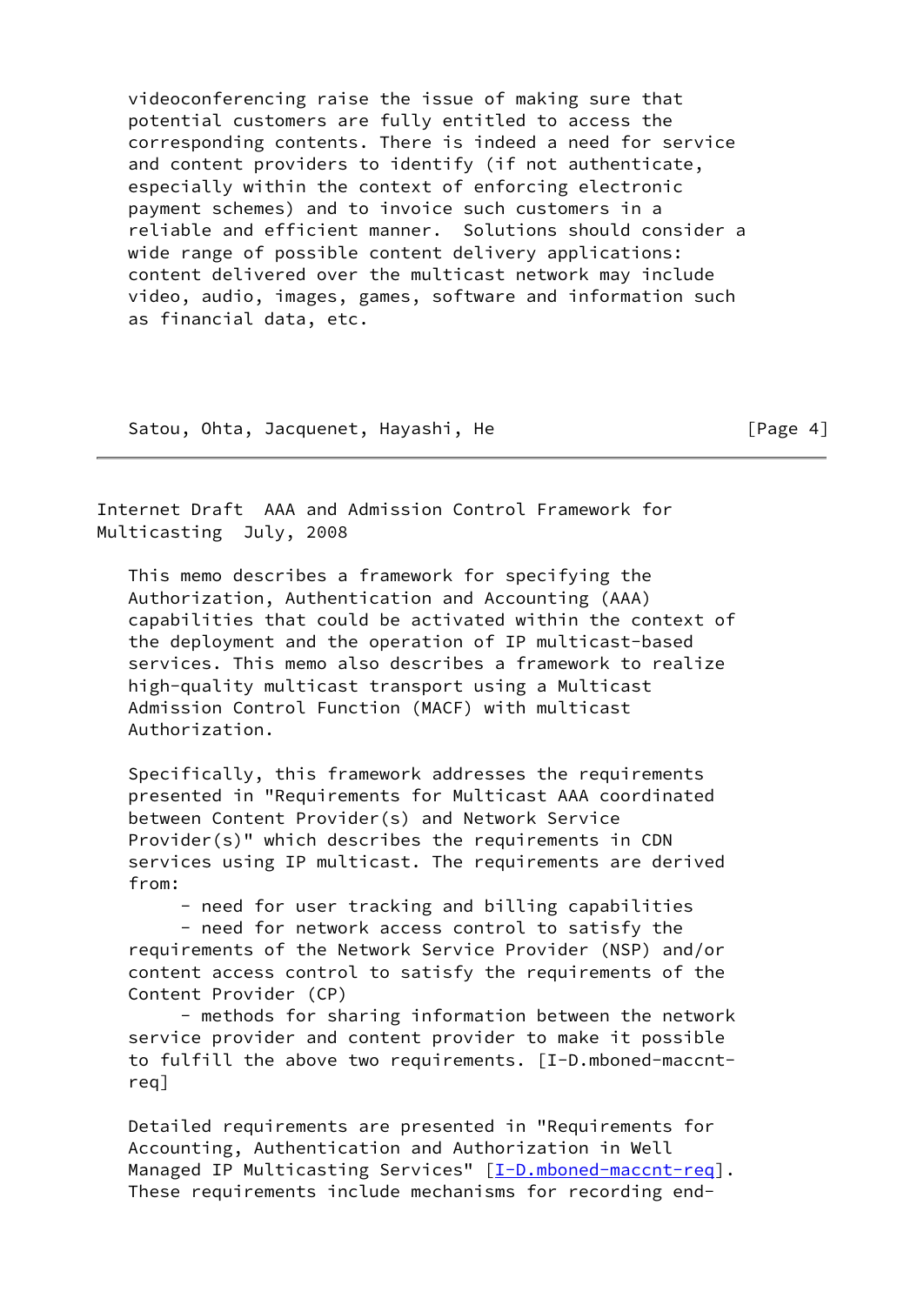user requests and provider responses for content-delivery, sharing user information (possibly anonymously depending on the trust model) between content provider and network service provider, and protecting resources through the prevention of network and content access by unauthorized users, as well as other AAA related requirements.

 The purpose of this memo is to provide a generalized framework for specifying multicast-inferred AAA capabilities that can meet these requirements. This framework is to provide a basis for future work of investigating the applicability of existing AAA protocols to provide these AAA capabilities in IP multicast specific context and/or if deemed necessary, the refining or defining of protocols to provide these capabilities.

[2](#page-1-2). Definitions and Abbreviations

[2.1](#page-1-3) Definitions

Satou, Ohta, Jacquenet, Hayashi, He **compare 1999** [Page 5]

Internet Draft AAA and Admission Control Framework for Multicasting July, 2008

 For the purpose of this memo the following definitions apply:

 Accounting: The set of capabilities that allow the retrieval of a set of statistical data that can be defined on a per customer and/or a per service basis, within the context of the deployment of multicast-based services. Such data are retrieved for billing purposes, and can be retrieved on a regular basis or upon unsolicited requests. Such data include (but are not necessarily limited to) the volume of multicast-formatted data that have been forwarded to the receiver over a given period of time, the volume of multicast-formatted data that have been exchanged between a receiver (or set of) and a given source over a given period of time (e.g. the duration of a multicast session), etc.

 Authentication: action for identifying a user as a genuine one.

Authorization: The set of capabilities that need to be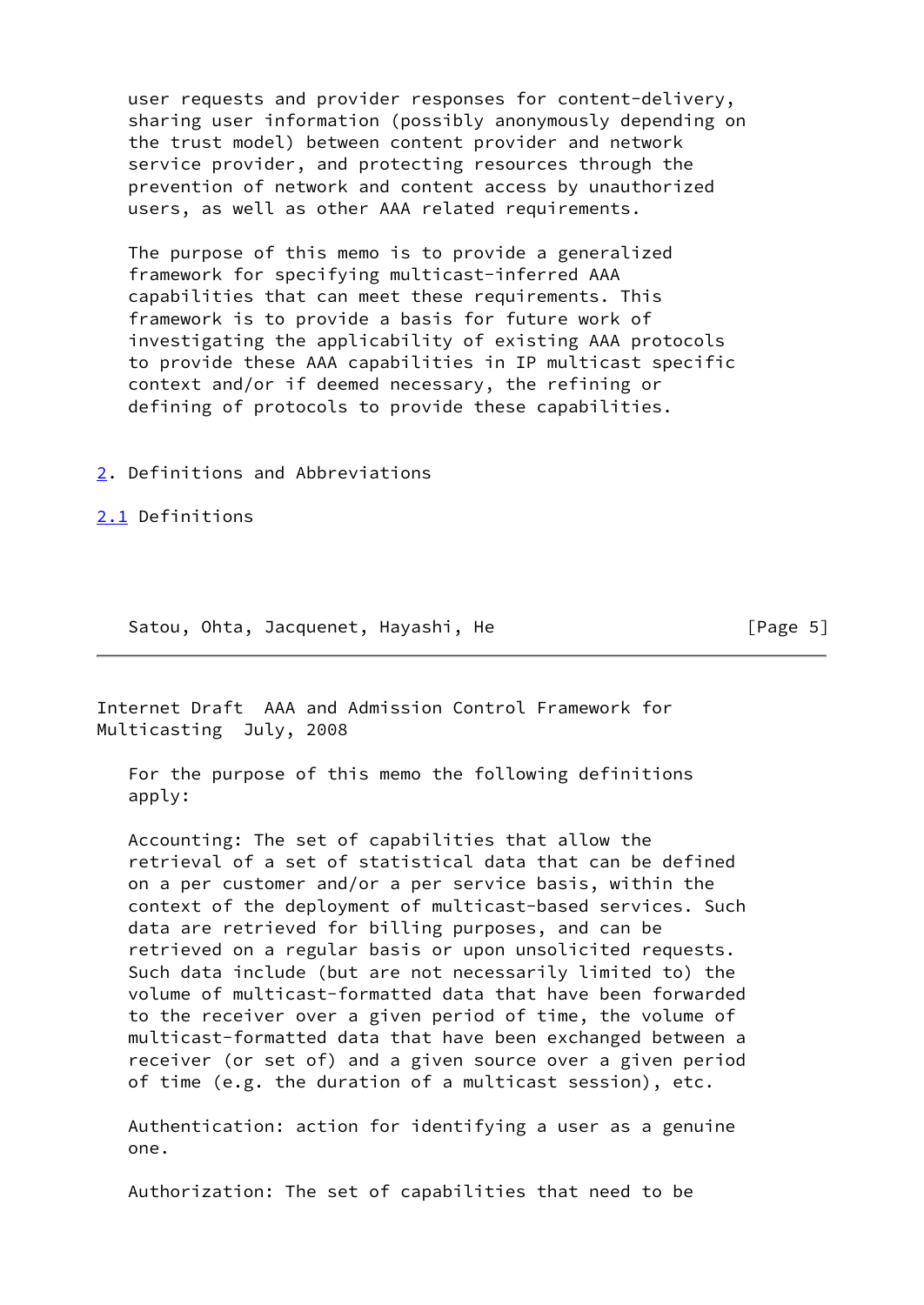activated to make sure an authenticated user is fully entitled to access a set of services.

 Join: Signaling mechanism used by receivers to indicate they want to access a multicast group and receive the corresponding traffic.

 Leave: Signaling mechanism used by receivers to indicate they want to leave a multicast group and not receive the corresponding traffic anymore.

 Receiver: an end-host or end-client which receives content. A receiver may be identified by a network ID such as MAC address or IP address.

 User: a human with a user account. A user may possibly use multiple reception devices. Multiple users may use the same reception device. (Note: The definition of a receiver (device) and a user (human) should not be confused.)

[2.2](#page-1-4) Abbreviations

 For the purpose of this draft the following abbreviations apply:

AAA: Authentication.Authorization.and Accounting

ACL: Access Control List

Satou, Ohta, Jacquenet, Hayashi, He [Page 6]

Internet Draft AAA and Admission Control Framework for Multicasting July, 2008

AN: Access Node

CDN: Content Delivery Network

CDS: Content Delivery Services

CP: Content Provider

 CP-AAA: Authentication, Authorization, and Accounting functions used by a Content Provider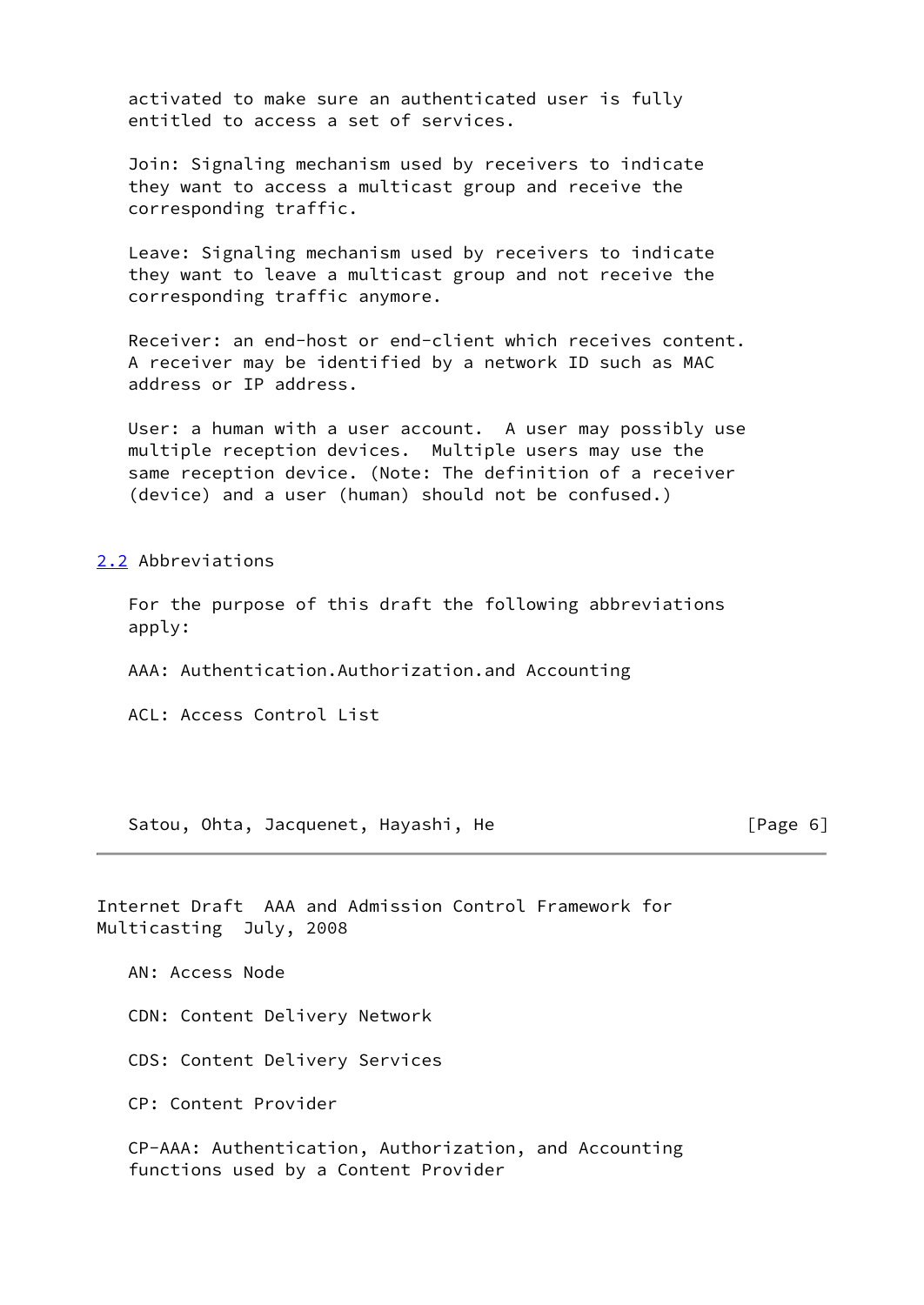CPE: Customer Premise Equipment

ID: Identifier

IF: network interface

 mAAA: Authentication, Authorization, and Accounting functions activated in multicast-enabled environments

MACF: Multicast Admission Control Function

NAS: Network Access Server ([RFC2881\)](https://datatracker.ietf.org/doc/pdf/rfc2881)

NSP: Network Service Provider

 NSP-mAAA: Authentication, Authorization, and Accounting functions used by a Network Service provider

QoS: Quality of Service

[3](#page-2-0). Common use models and network architecture implications

 In some cases a single entity may design and be responsible for a system that covers the various common high-level requirements of a multicasting system such as 1) content serving, 2) the infrastructure to multicast it, 3) network and content access control mechanisms.

 In many cases however the content provision and network provision roles are divided between separate entities. Commonly, Content Providers (CP) do not build and maintain their own multicast network infrastructure as this is not their primary business area. CP often purchase transport and management services from network service providers instead. Similarly Network Service Providers (NSP) may not make their business in providing content. [I-D.mboned maccnt-req] provides more detail of the multiple versus

Satou, Ohta, Jacquenet, Hayashi, He **compare 1999** [Page 7]

Internet Draft AAA and Admission Control Framework for Multicasting July, 2008

 single-entity Content Delivery Service (CDS) network models.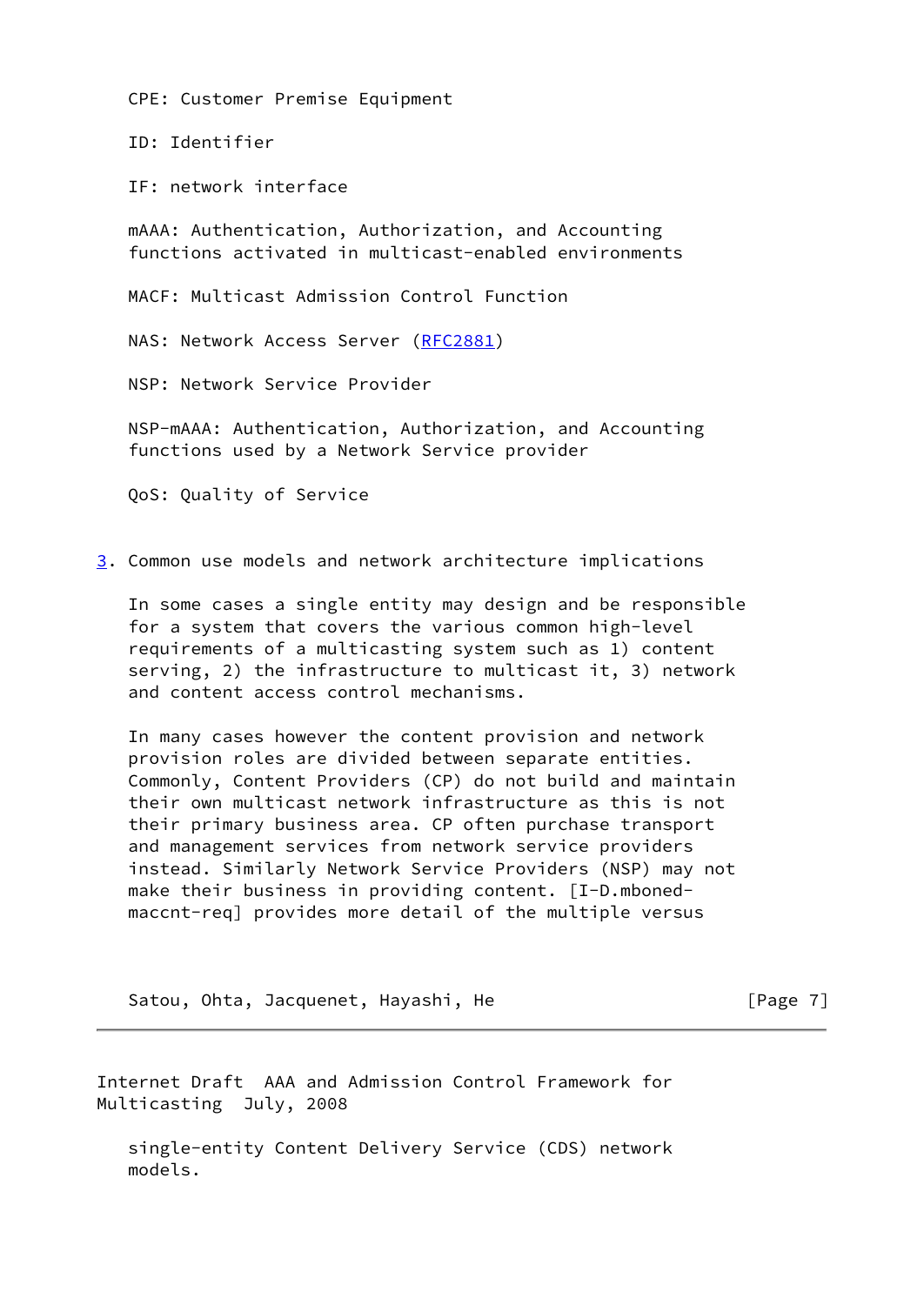In the usage model where a single NSP provides multicast services to multiple CPs, the following general requirements from [[I-D.mboned-maccnt-req\]](#page-21-0) apply:

 -Need for user tracking and billing capabilities -Need for QoS control such as resource management and admission control

 -Need for conditional multicast access control satisfactory to the requirements of the CP

 -Methods for sharing information between the NSP and CP to make the above two possible

 When the NSP and CP are the same single entity then the general requirements are as follows.

 -Need for user tracking and user-billing capabilities -Need for access control and/or content protection at level the entity deems appropriate

Satou, Ohta, Jacquenet, Hayashi, He [Page 8]

Internet Draft AAA and Admission Control Framework for Multicasting July, 2008

[4](#page-2-1). Framework and Roles of Entities

|

[4.1](#page-2-2) AAA Framework in Multicast-Enabled Environments

A general high-level framework is depicted in Figure 1.

 +------------------------------+  $\vert$  user  $\vert$  | | +------------------------------+ | | | +------------------------------+  $NSP$  | | +------------------------------+ | |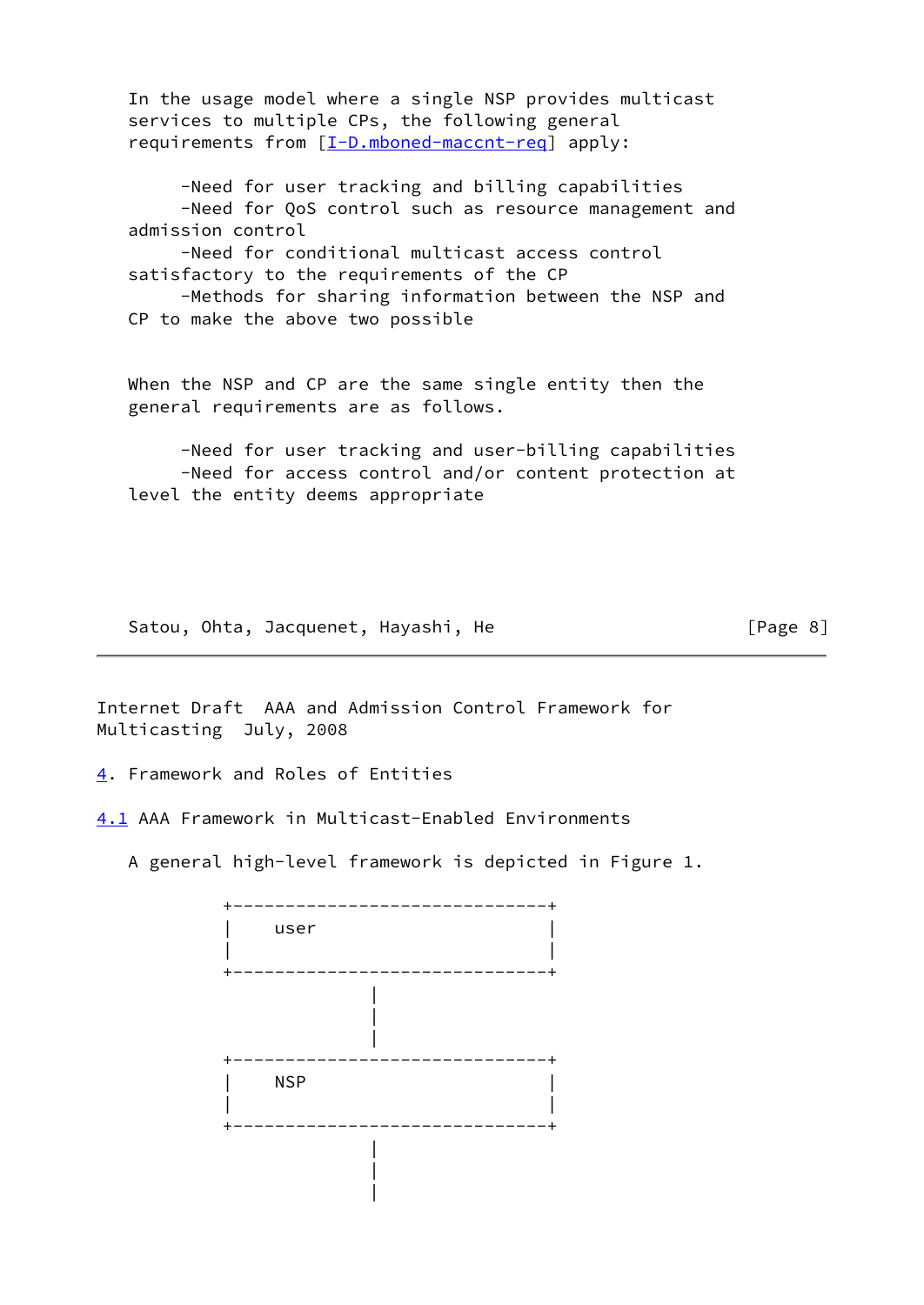| $\Gamma$ |  |
|----------|--|
|          |  |
| ----     |  |

 Figure 1: High-level AAA framework in Multicast-Enabled Environments

 For the sake of simplicity, the above diagram portrays a case where there is a single NSP entity and a single CP entity (one-to-one model), but multiple CPs can be connected to a single NSP (e.g. NSP may provide connections to multiple CPs to provide a wide selection of content categories: one-to-many model) It is also possible for a single CP to be connected to multiple NSP networks (e.g. network selection). Furthermore it is possible that the NSP and CP could be the same entity. A NSP and CP authenticate and authorize each other when they establish connectivity. Below the general case of multiple NSPs with multiple CPs is explained. Then, the various combinations of single and multiple CPs and NSPs are described in relation to the general case.

[4.1.1](#page-2-3) Multiple CPs are connected to multiple NSPs

 The user subscribes to multiple NSPs and multiple CPs in this usage case. The user selects a CP and a NSP when the user requests content. The NSP may be automatically selected by a user terminal: e.g. a fixed line NSP by a set top box or a mobile NSP by a mobile phone. In some usage

Satou, Ohta, Jacquenet, Hayashi, He **Example 2018** [Page 9]

Internet Draft AAA and Admission Control Framework for Multicasting July, 2008

 cases it is possible that the NSP used by a certain user will not always be the same. For example a user may have contracted with more than one NSP: one for fixed line access and another for mobile roaming access.

 The content may be associated with (or managed by) a specific CP. In this case, when the user selects content, the CP is automatically selected.

 Requests for multicast sent by the user to a selected NSP should include enough information not only for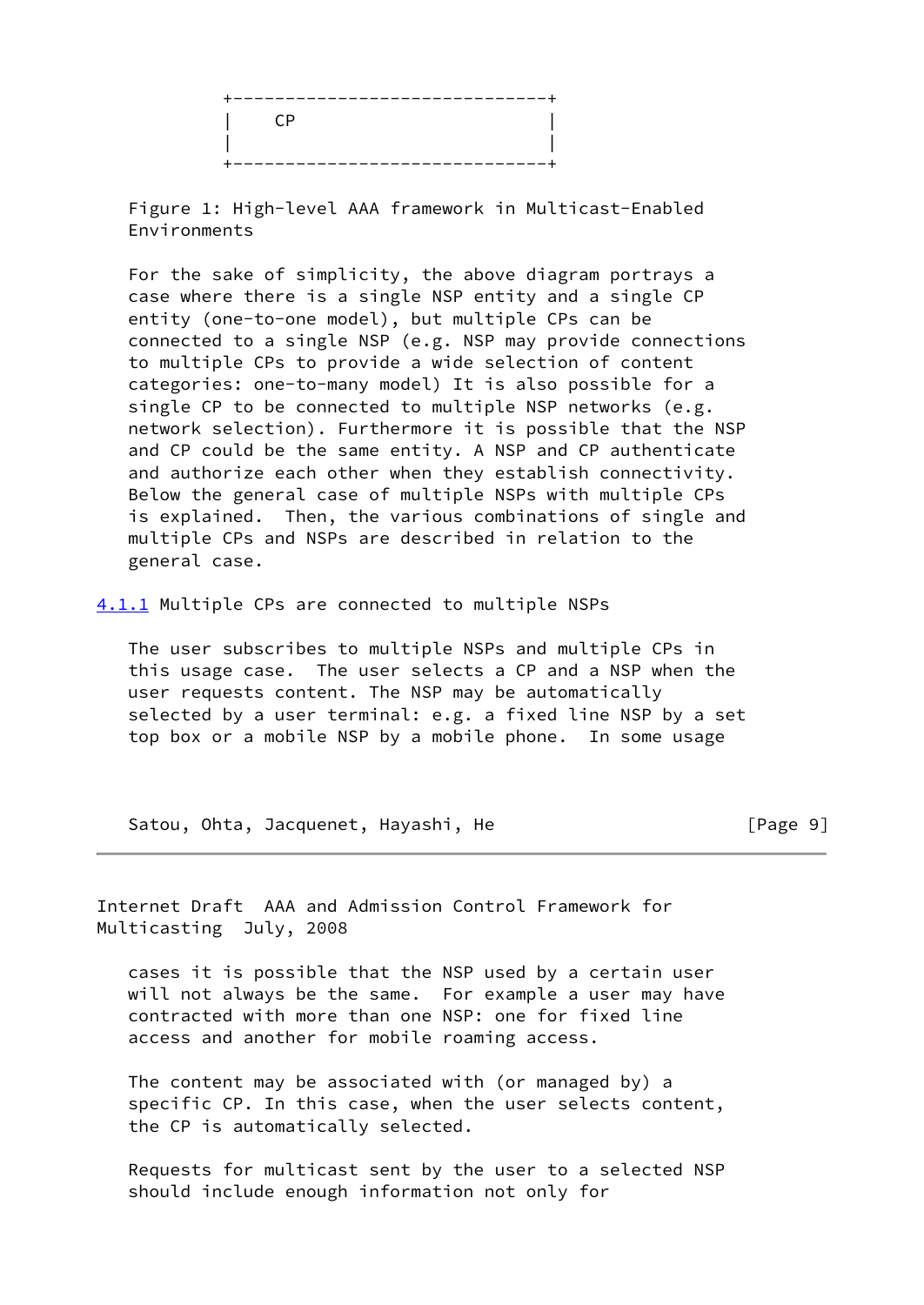authentication by the CP but also for CP selection and admission control by the NSP.

When an NSP receives a request for multicast from a user, the NSP requests the appropriate CP to make sure that the user is entitled to access the corresponding content As the NSP is responsible for managing its network resources, the NSP may perform admission control.The NSP will allow access to the multicast service, depending on both the response sent by the CP and the availability of resources operated by the NSP. That is, the NSP will forward multicast traffic towards the user only when the NSP has 1) made sure the user is entitled to access the network resources operated by the NSP, 2) received a confirmation from the CP that the user is entitled to access the content and (possibly) 3) determined that the network resources (e.g. bandwidth) are sufficient to deliver the multicast traffic to the user with the relevant level of quality. When neither of the first two conditions are met, the NSP will not forward multicast traffic to the user. Condition #3 may also be a showstopper. When the NSP already knows that network resources are insufficient or there is a network failure, the NSP may choose to not request the CP about the user's ability to retrieve content. The NSP is also responsible for notifiying the user whether he/she is eligible to receive content depending on the response sent by the CP. In cases where the NSP does not start multicasting because of its own network issues (e.g. lack of network resources or network failure), the NSP notifies the user with a reason for rejecting the request.

 A CP receives an inquiry from the NSP. The CP authenticates the NSP's identity and makes an authorization decision regarding the user's eligibility to access the requested contents. The CP is responsible for the authentication and authorization of users so that they can access the content managed by the CP. The CP notifies the NSP accordingly. When the CP cannot (e.g. error or resource issues) or decides not (e.g. policy issues) to deliver

Satou, Ohta, Jacquenet, Hayashi, He **compare 10** [Page 10]

Internet Draft AAA and Admission Control Framework for Multicasting July, 2008

 content, the CP is responsible for notifying the NSP about the reason. It is up to the NSP to relay or translate the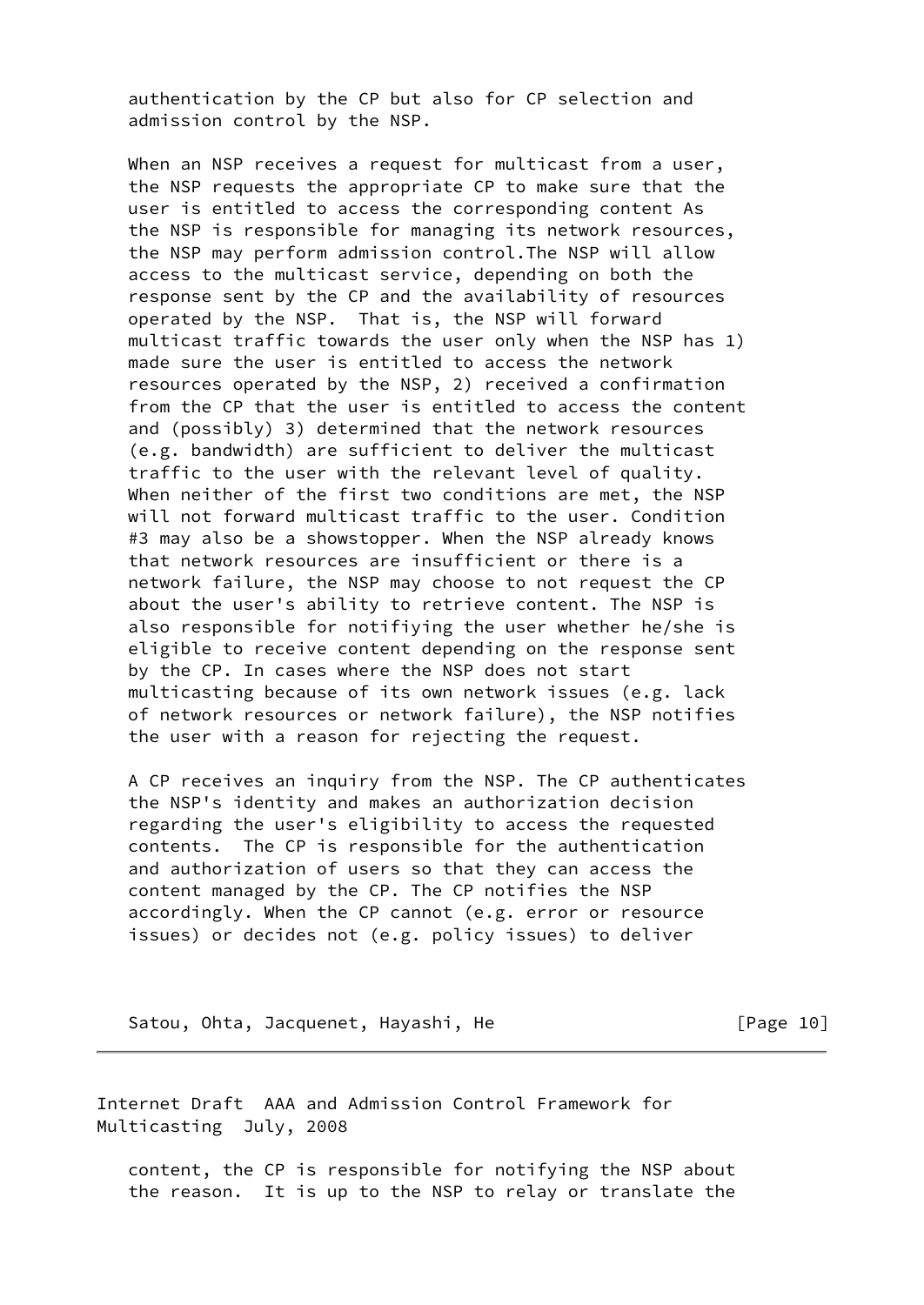reasons for rejection to the user.

 A CP may delegate AAA responsibility to a NSP. 'AAA proxy in NSP' is described in 4.7 for this case.

As defined in  $[I-D.mbond-maccnt-reg]$ , the CP may require the retrieval of accounting information related to the access of its content.

[4.1.2](#page-2-4) Multiple CPs are connected to a single NSP

 The user subscribes to a single NSP which provides multicasting from multiple CPs in this usage case. In this case the user does not select an NSP. The user selects a CP when the user requests content. The content may be associated with (or managed by) the specific CP, so that when the user selects content, the CP is automatically selected.

 The user should send a request for multicast to the specific NSP with enough information not only for authentication by the CP but also for CP selection and admission control by the NSP.

The role of the NSP is the same as that described in 4.1.1.

The role of a CP is the same as that described in 4.1.1.

[4.1.3](#page-2-5) A single CP is connected to multiple NSPs

 In this usage case, a user subscribes to multiple NSPs but only a single CP. A user selects the NSP when the user requests multicast but the CP is fixed. The user should send a request for multicast to the selected NSP with enough information not only for authentication by the CP but also for admission control by the NSP.

 The role of the NSP is similar to the description in 4.1.1, with the exception that when a NSP receives a request from a user, NSP makes an inquiry to the CP without CP selection.

The role of the CP is the same as that described in 4.1.1.

4.1.4 A single CP is connected to single NSP

 In this case, a user subscribes to only one NSP and one CP. The user does not select a NSP and CP in this scenario. Requests for multicast sent by the user to a selected NSP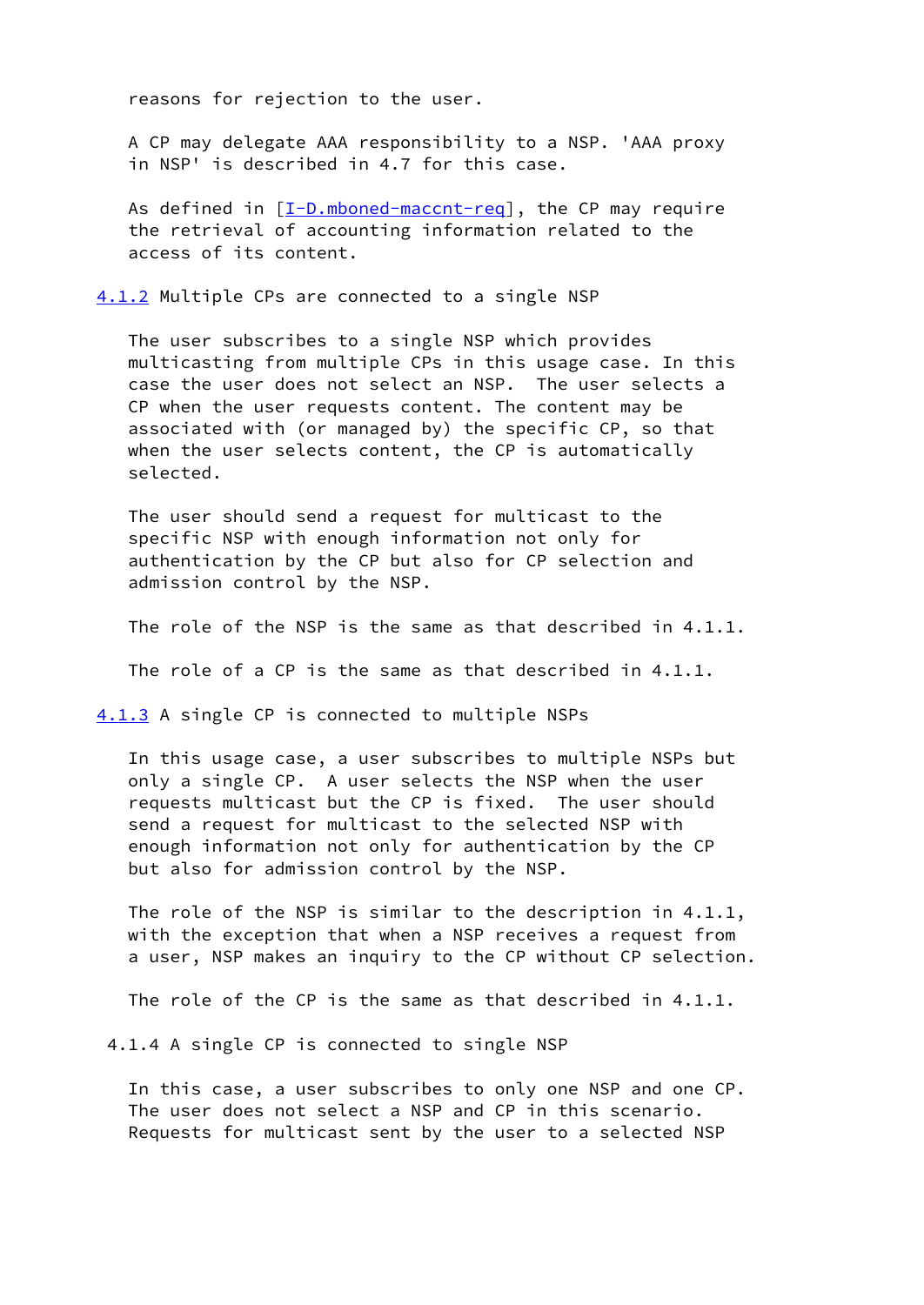Internet Draft AAA and Admission Control Framework for Multicasting July, 2008

 should include enough information not only for authentication by the CP but also for admission control by the NSP.

 The role for the NSP is the same as 4.1.3 The role of the CP is the same as the description in 4.1.1.

 The NSP and CP could be the same entity. In this case, the roles of the NSP and CP may be combined.

## [4.2](#page-2-7) User ID

 Users may hold multiple user IDs: IDs which have been separately assigned for each subscription to various NSPs and CPs. The NSPs and CPs manage the user IDs for their respective domains. A CP identifies a user by a user ID assigned by the CP itself. A NSP identifies a user by a user ID assigned by the NSP itself. The user IDs are only meaningful within the context of each domain. Users may hold multiple user IDs which have been separately assigned for each subscription they may have for various NSPs and CPs.

[4.2.1](#page-2-8) CP-assigned user ID

 CPs assign user IDs to their users. The user may have more than one CP-assigned user ID per specific CP. A user requests multicast to a NSP, the CP-assigned user ID should be indicated so that the CP can identify the user requesting content access. A NSP should notify the CP assigned user ID to the CP. A NSP should not share a CP assigned user ID with any CP except the one which assigned it and should not relay it at all if there is no appropriate CP that assigned the user ID.

#### [4.2.2](#page-2-9) NSP-assigned user ID

 NSPs assign user IDs to their users. A user may have more than one NSP-assigned user ID per a specific NSP. A user requests for multicast to a NSP, the NSP-assigned user ID may be indicated in the request so that the NSP can identify the user. The NSP should not inform the NSP-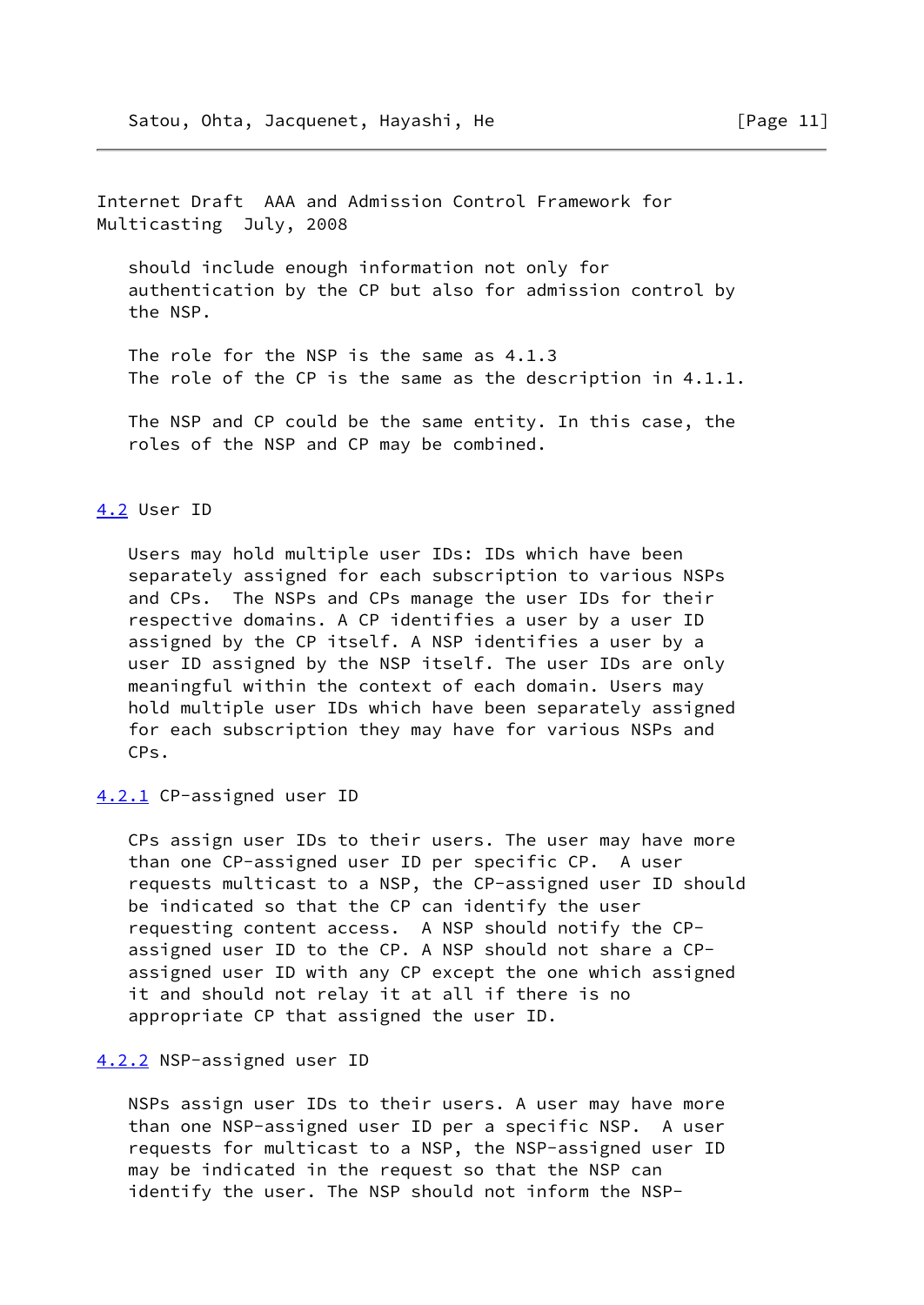assigned user ID to the CP for security reasons. The NSP may identify the multicast-access user by other methods than the NSP-assigned userID, e.g. by the access port.

Satou, Ohta, Jacquenet, Hayashi, He [Page 12]

Internet Draft AAA and Admission Control Framework for Multicasting July, 2008

 The actual mapping rules for NSP-assigned user IDs with CP user assigned IDs in account logs is a matter for the providers and out of the scope of this framework.

### [4.3](#page-2-10) Accounting

 There are some accounting issues specific to multicasting. An (S,G) should be recorded as a channel identifier. The last hop device, such as an IGMP or MLD router or an IGMP or MLD proxy, notifies the NSP's mAAA function of the (S,G) channel identifier. The NSP should notify the CP of the (S,G) information in the accounting report messages.

 A NSP records an accounting start corresponding to only the first Join for a specific user-access session. A NSP should not treat a "Join" response to a Query as the accounting start.

 A NSP records an accounting stop triggered by any of the following: 1) a user requested Leave, 2) a timeout of a multicast state or 3) a re-authentication failure. A NSP may also record an accounting stop due to network availability reasons such as failure. The NSP logs the reason for each accounting stop.

 Intermittent logs between the join and leave would allow for finer diagnostics and therefore could serve useful in billing discrepancies, and provide for a better estimation of the time-span that content was multicast, in the event that users disconnect without sending leave messages.

 There are two levels of accounting report messaging. Messages in Accounting level 1 include a channel identifier, a user identifier, and the accounting start and stop time information. Accounting level 2 includes all information of Level 1, plus traffic volume information.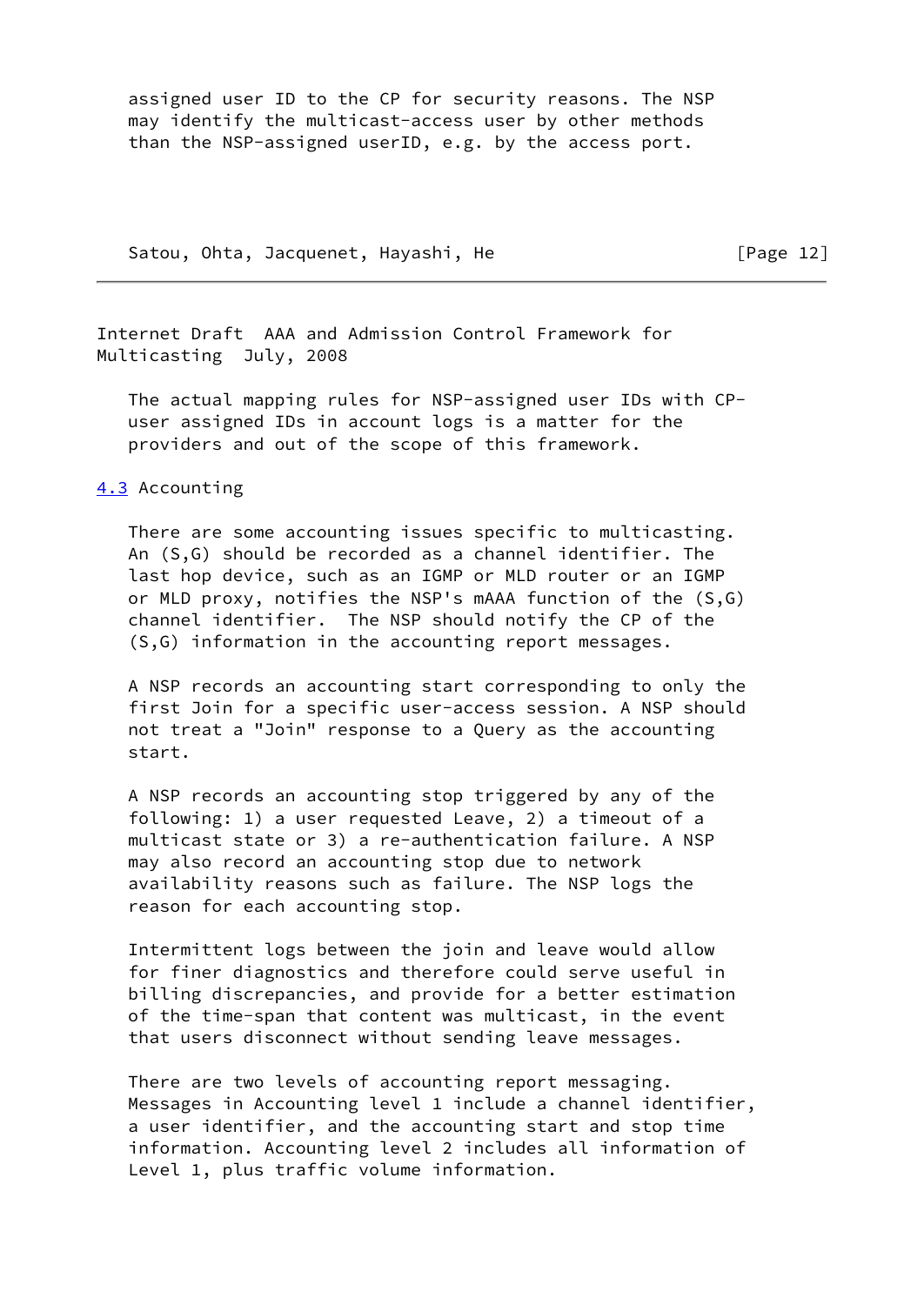QoS class is an optional item for each accounting level. Whether to send, and at what interval to send intermittent log information is optional for both levels. CP and NSPs may also agree to include additional option information in accounting messages of either level.

 The level of account report messaging between the NSP and CP may be either configured statically or can be dynamically requested by the CP in its response to the Access-Request relayed by the NSP to the CP. The determination of the actual level of report messaging is configured by the NSP at the NAS.

Satou, Ohta, Jacquenet, Hayashi, He [Page 13]

Internet Draft AAA and Admission Control Framework for Multicasting July, 2008

 In case of very fast channel changes, the amount of items logged by the NSP could become high. In order to reduce the number of report messages sent to the CP, the NSP can consolidate multiple sets of accounting information inside a single accounting report message. [\[I-D.ancp-framework\]](#page-21-1)

# [4.4](#page-2-11) Access Control and CP selection by NSP

 When a NSP receives an access request from a user, the NSP determines to which CP the request is to be directed. The NSP may select a CP based on CP-assigned userID with CP domain name or channel identifier (S,G). The user should include in the request sufficient information for CP selection.

[4.5](#page-2-12) Admission Control Information by NSP

 After authorizing a user request, the NSP may have further conditions for determining its admission control decision.

 The NSP receives parameters (such as QoS class, required bandwidth, burst-size, etc.) of multicast traffic. Such parameters serve as information to be considered in the admission control decision. The traffic parameters can be communicated as follows:

- A CP may notify a mapping between the channel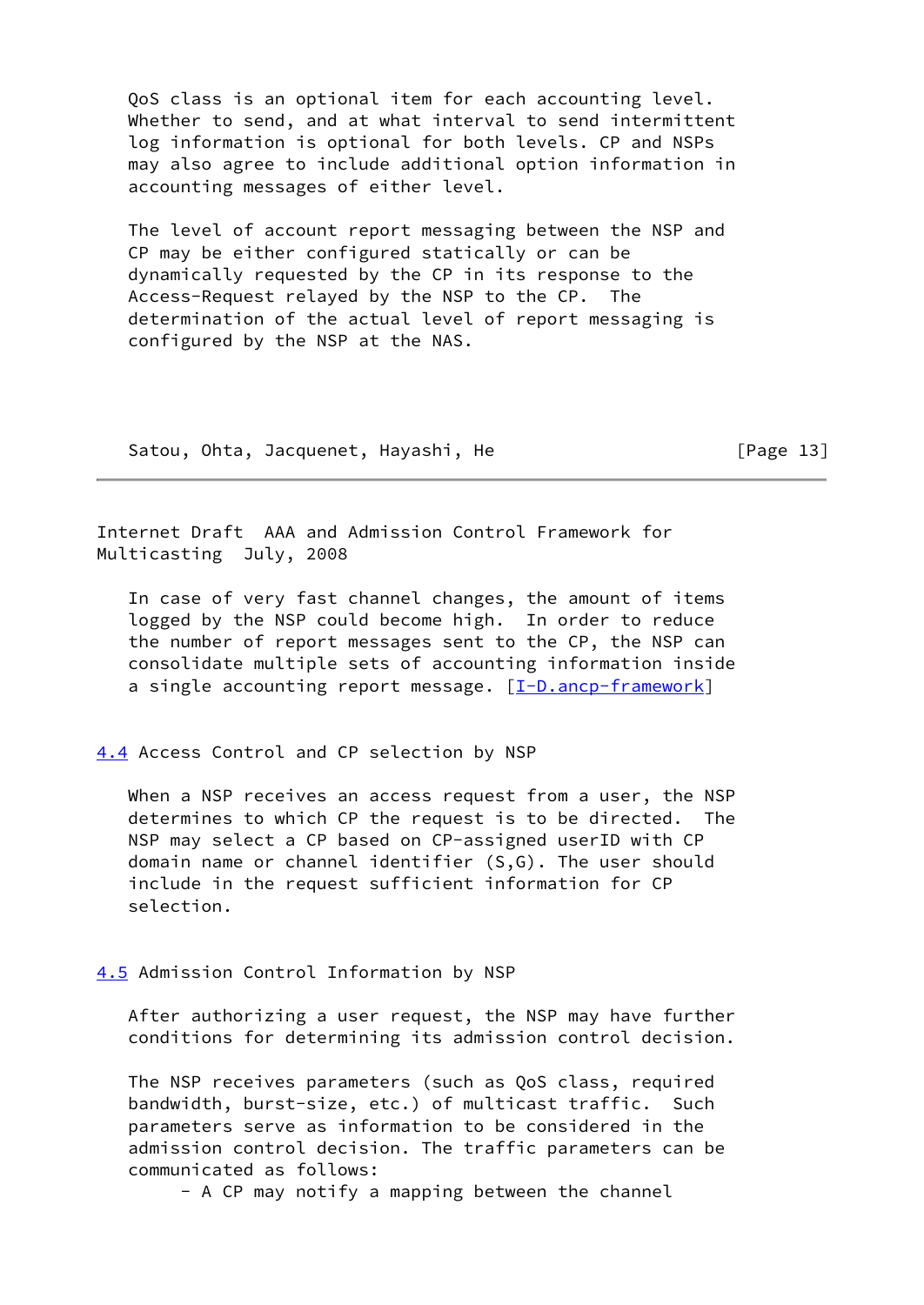identifier (S,G) and traffic parameters in the Response message when the CP authorizes an access request. Such parameters may include required bandwidth, burst-size, QoS class downgrade policy, etc.

 - A user may indicate in the Request willingness to accept QoS class downgrade to best-effort streaming.

 - The NSP may maintain a mapping between channel identifier (S,G) and traffic parameters in advance, for example pre-configured by agreement between the CP and NSP on a per channel (S,G) basis.

 The ultimate admission decision is made by the NSP based on required traffic parameters of the requested, and available resources. In a case that it cannot guarantee the required network resources for the requested multicast traffic, streaming the requested multicast traffic as best-effort is optional. The user may indicate in his/her Access Request whether he/she will accept best-effort grade streaming if guaranteed class is not available. The CP's preference for accepting downgrading to best-effort streaming may be either configured statically or can be dynamically requested by the CP in its response to the

Satou, Ohta, Jacquenet, Hayashi, He [Page 14]

Internet Draft AAA and Admission Control Framework for Multicasting July, 2008

 Access-Request relayed by the NSP to the CP. In the case that it cannot be offered a guaranteed QoS stream, the NSP may decide either to decline admission or to stream the requested multicast traffic as best-effort. The NSP should not stream best-effort traffic if either the user or CP has indicated against best-effort provision.

 A NSP's admission control may manage integrated network resources for unicast usage, such as VoIP or unicast streaming, and multicast usage. Alternatively, it may manage network resources separately for unicast and multicast usage. In either ease, AAA and admission control framework for multicast usage is independent of unicast admission control.

 Such QoS measurement and policy mechanisms themselves depend on NSP policies and are out of the scope of this memo.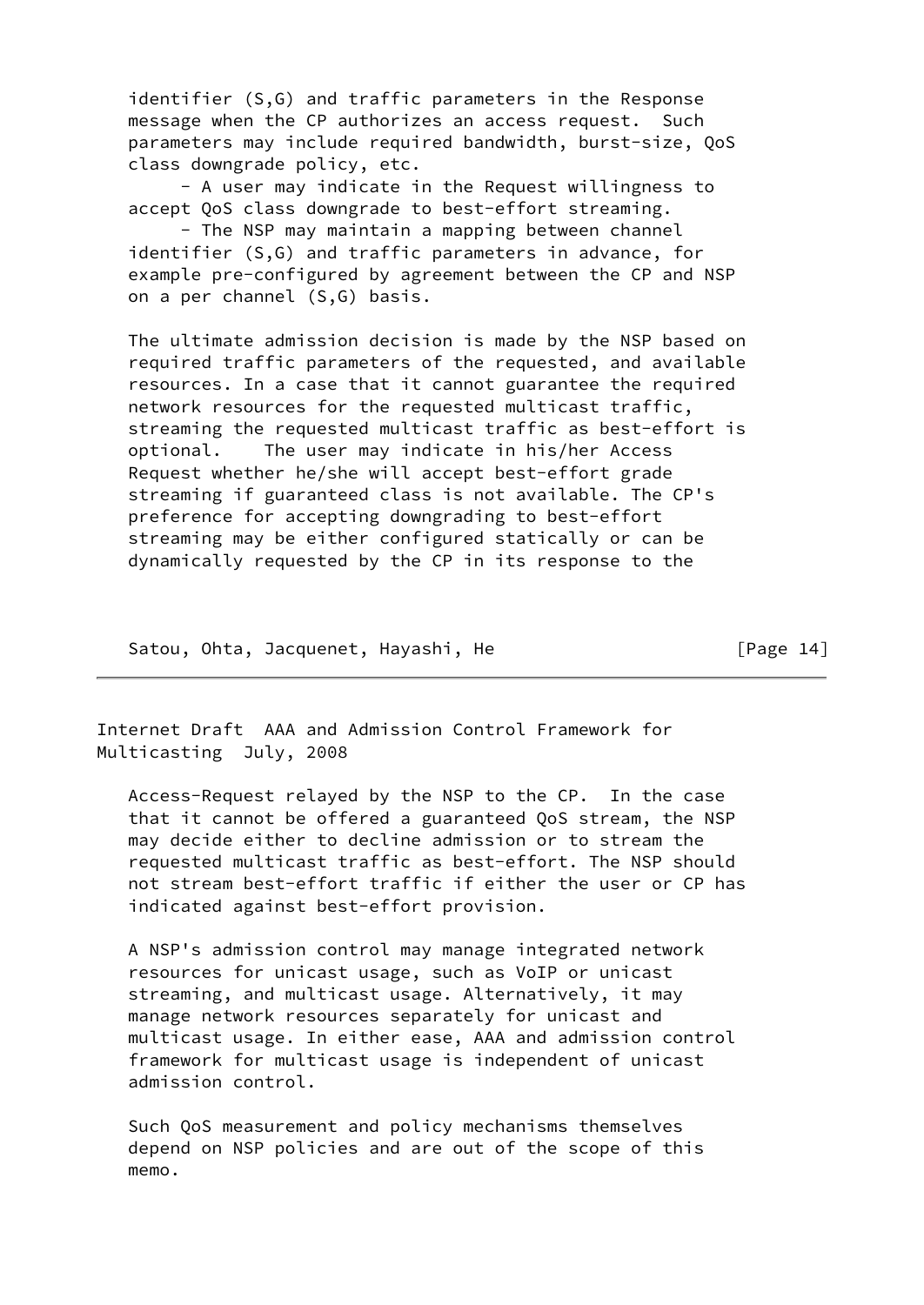[4.6](#page-2-13) Access Control and Distinguishing of Users by CP

 The user ID and authentication information are forwarded transparently by the NSP so that the CP can distinguish the user, as well as authenticate and authorize the request.

[4.7](#page-2-14) AAA proxy in NSP

 A NSP may act as AAA proxy of a CP based upon an agreement between the NSP and the CP. The AAA proxy would store information about permissions of a specific user to receive multicast data from specified channel(s) up to specified expiration date(s) and time(s).

 If such proxying is implemented, the NSP may receive authorization conditions from a CP in advance and statically hold them, or a CP may send them dynamically in the Response message. In either case, the user has permission to receive multicast traffic and therefore the NSP starts the multicasting without querying the CP.

 The CP may send unsolicited requests to the NSP to refresh or change the permissions for a user for specific group(s) or channel(s).

 When a user is receiving multicast traffic while the permission is about to expire, the NSP may send a notification to the user client that his session is about to expire, and that he will need to re-authenticate. In such a case, the user will have to send the Access-Request. In the case that the user still has permission to the

Satou, Ohta, Jacquenet, Hayashi, He **Example 2018** [Page 15]

Internet Draft AAA and Admission Control Framework for Multicasting July, 2008

 content, they should be able to continue to receive the multicast traffic without interruption.

 When re-authentication fails, the NSP should stop the multicast traffic and record accounting stop.

5. Network Connection Model and Functional Components

Section 3.1 introduced the high-level AAA framework for multicasting. This section provides more detail on the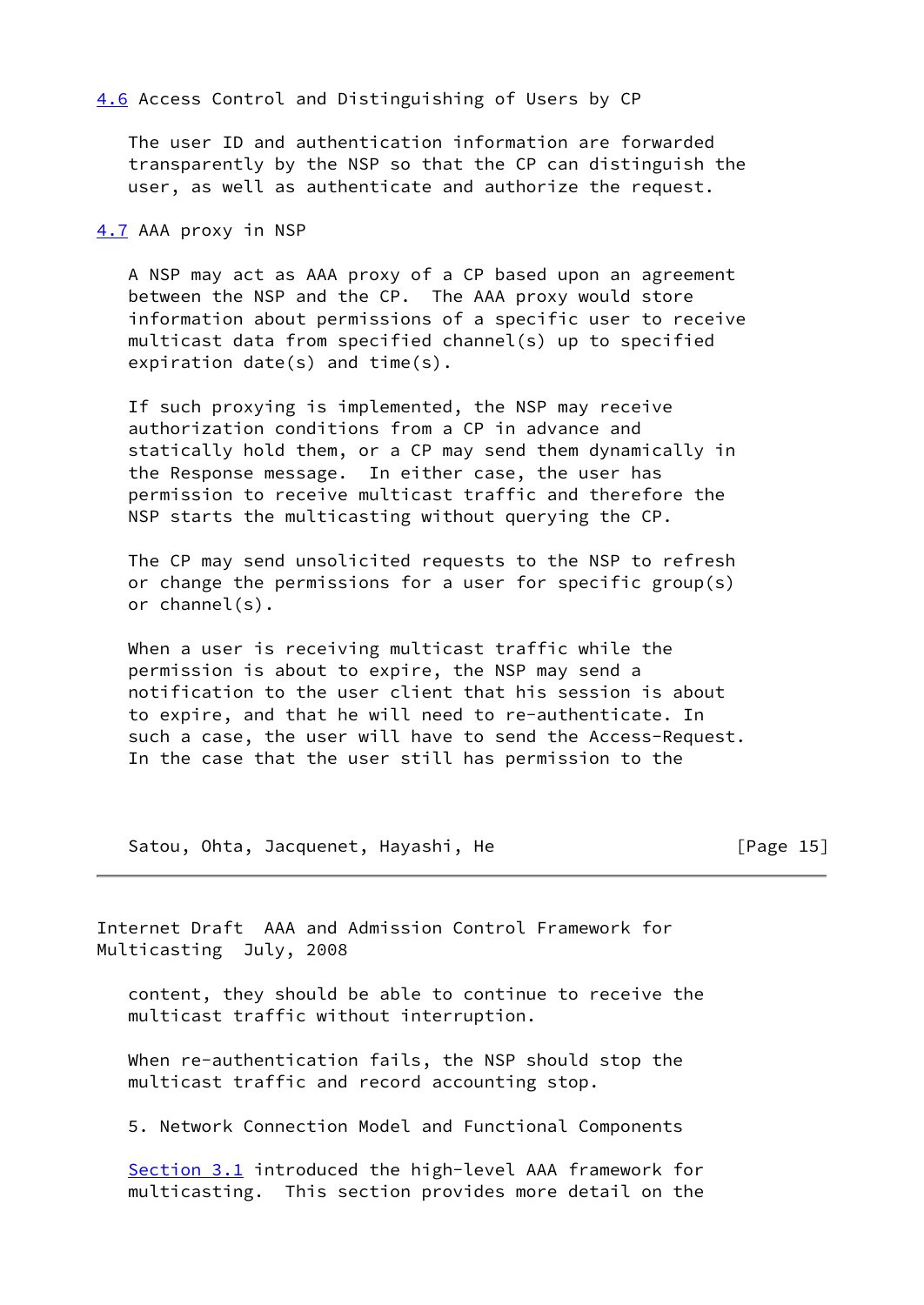network connection model and constituent functional components.

[5.1](#page-2-15) Basic Connection Model



Figure 2: Basic Connection Model

 In the simple case represented in Figure 1 the NSP is the sole entity providing network resources including network access to the multicast receiver. First a receiver sends a request for multicast (e.g. an IGMP Report message) to an NSP which may then forward a mAAA request towards the appropriate CP for authentication and authorization purposes. The receiver gets information about a given multicast group  $(*,G)$  or channel  $(S,G)$  corresponding to the content beforehand for generating the request. The CP responds with either "success" or "failure". If "success", the NSP grants access to the receiver and forwards multicast traffic accordingly.

Satou, Ohta, Jacquenet, Hayashi, He **Firmum** [Page 16]

Internet Draft AAA and Admission Control Framework for Multicasting July, 2008

In this model the receiver selects the NSP to which the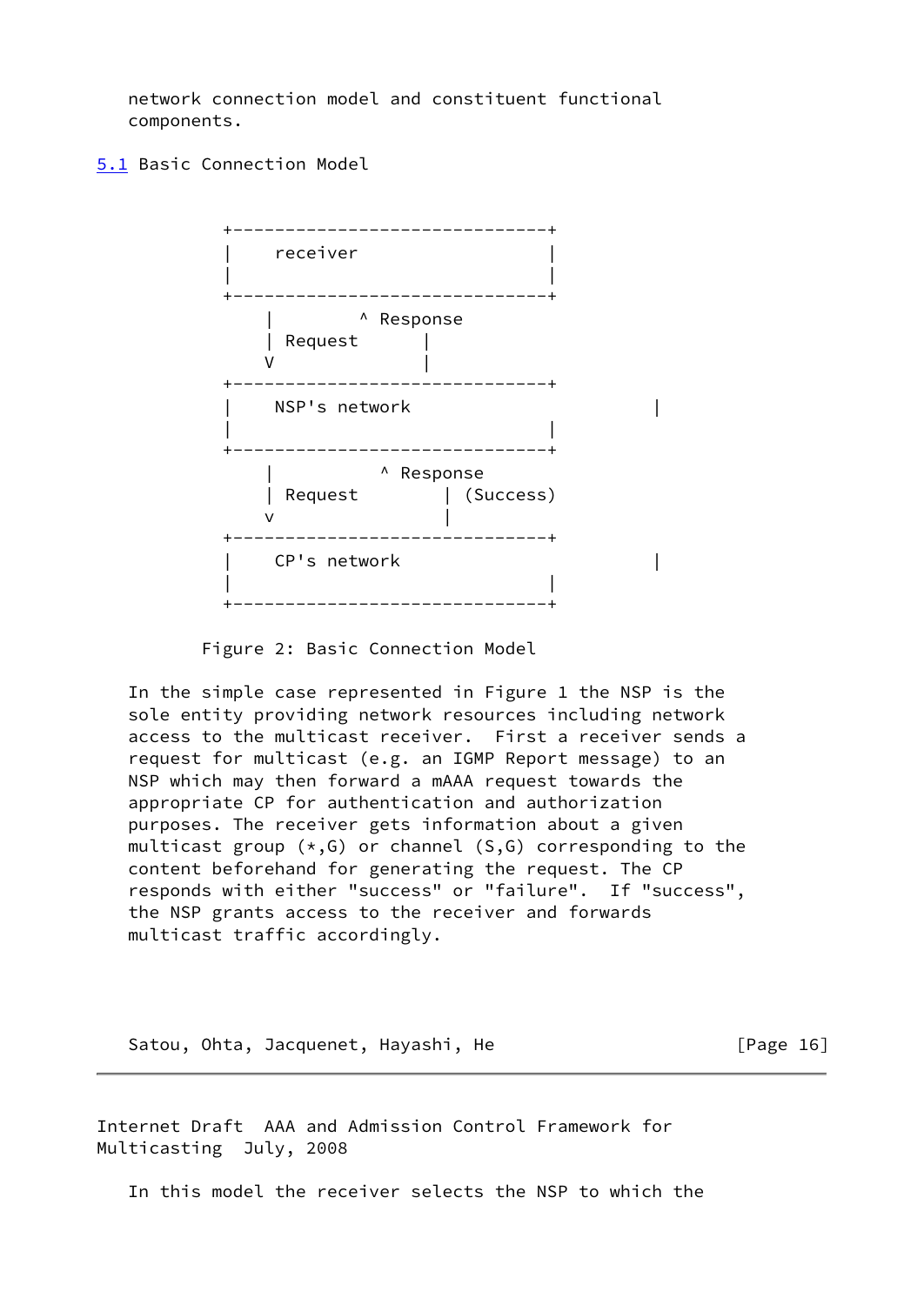Join request will be sent. Based on this request the NSP selects an appropriate CP to which it forwards the corresponding mAAA request. The CP responds to the NSP's m AAA request: it may not respond to another NSP in regards to the request.

In this model, as described in  $section 4.1$ , the relationship between NSP and CP can be one-to-one, one-to many or many-to-many. Receivers may connect to multiple networks.

[5.2](#page-2-16) Constituent Logical Functional Components of the fully enabled AAA Framework

 Requirements for "fully AAA and QoS enabled" IP multicasting networks were defined in MACCNT-REQ-draft. To allow for levels of enablement, this memo defines two models within the framework: "AAA enabled" multicasting and "Fully enabled AAA" multicasting which means "AAA enabled" with added admission control functions.

Section 3.1 introduces the high-level AAA framework for multicasting. Below is a diagram of a AAA enabled multicasting network with AAA, including the logical components within the various entities.

Satou, Ohta, Jacquenet, Hayashi, He [Page 17]

Internet Draft AAA and Admission Control Framework for Multicasting July, 2008

 +-------------------------------+ | user | |+- - - - - - - - - - - - - - -+|  $||$  CPE  $||$  $||$   $||$  |+- - - - - | - - - - - - - - -+| +-----------|-------------------+ | -------|------ IFa | +-----------|-------------------+ | NSP | |  $|+- - - - - |- -|$  $||TS$  | | | +------|-+ |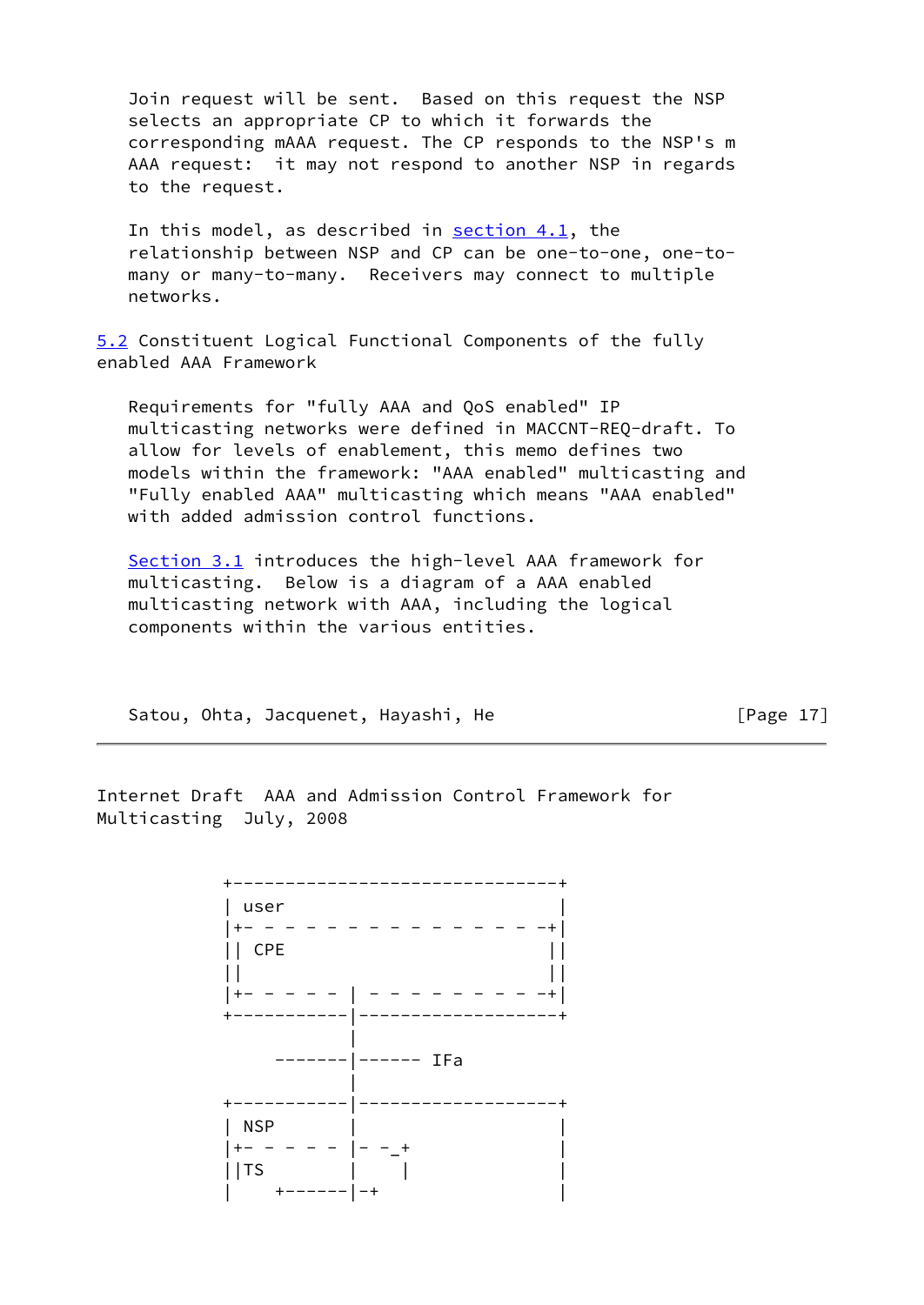

Figure 3: AAA enabled framework (basic model)

 The user entity includes the CPE (Customer Premise Equipment) which connects the receiver (s).

 The NSP (Network Service Provider) in the basic model includes the transport system and a logical element for multicast AAA functionality. The TS (transport system) is comprised of the access node and NAS (Network Access Server) An AN (Access Node) may be connected directly to mAAA or a NAS relays AAA information between an AN and a mAAA. Descriptions of AN and its interfaces are out of the scope for this memo. The multicast AAA function may be provided by a mAAA which may include the function that

Satou, Ohta, Jacquenet, Hayashi, He [Page 18]

Internet Draft AAA and Admission Control Framework for Multicasting July, 2008

 downloads Join access control lists to the NAS (this function is referred to conditional access policy control function.)

Interface between mAAA and NAS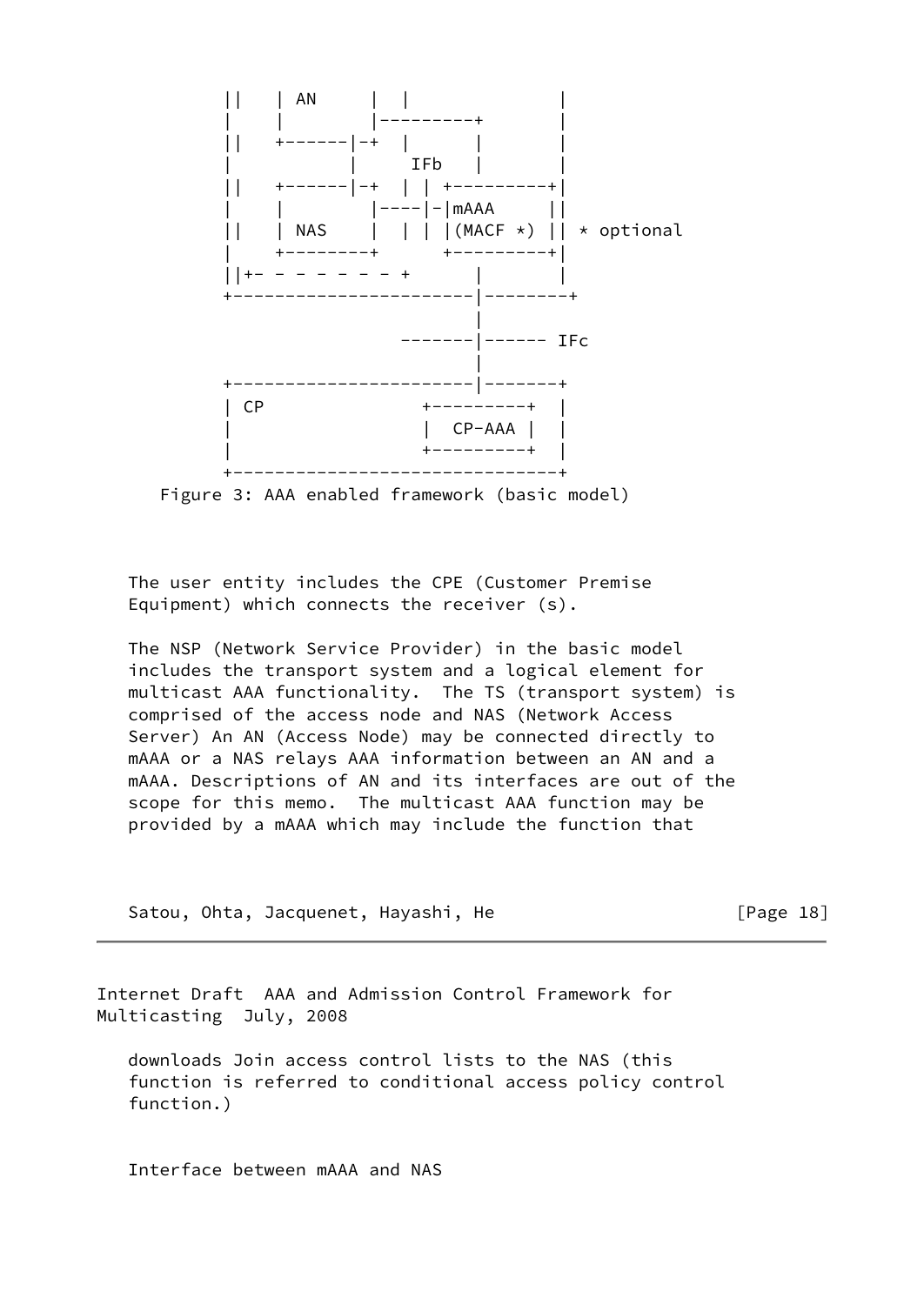The interface between mAAA and the NAS is labeled IFb in Figure 2. Over IFb the NAS sends an access request to the NSP-mAAA and the mAAA replies. The mAAA may push conditional access policy to the NAS. CP-AAA The content provider may have its own AAA server which has the authority over access policy for its contents. Interface between user and NSP The interface between the user and the NSP is labeled IFa in Figure 3. Over IFa the user makes a multicasting request to the NSP. The NSP may in return forward multicast traffic depending on the NSP and CP's policy decisions. Interface between NSP and CP The interface between the NSP and CP is labeled IFc. Over IFc the NSP requests to the CP-AAA for access to contents and the CP replies. CP may also send conditional access policy over this interface for AAA-proxying.

Satou, Ohta, Jacquenet, Hayashi, He **East Election** [Page 19]

Internet Draft AAA and Admission Control Framework for Multicasting July, 2008

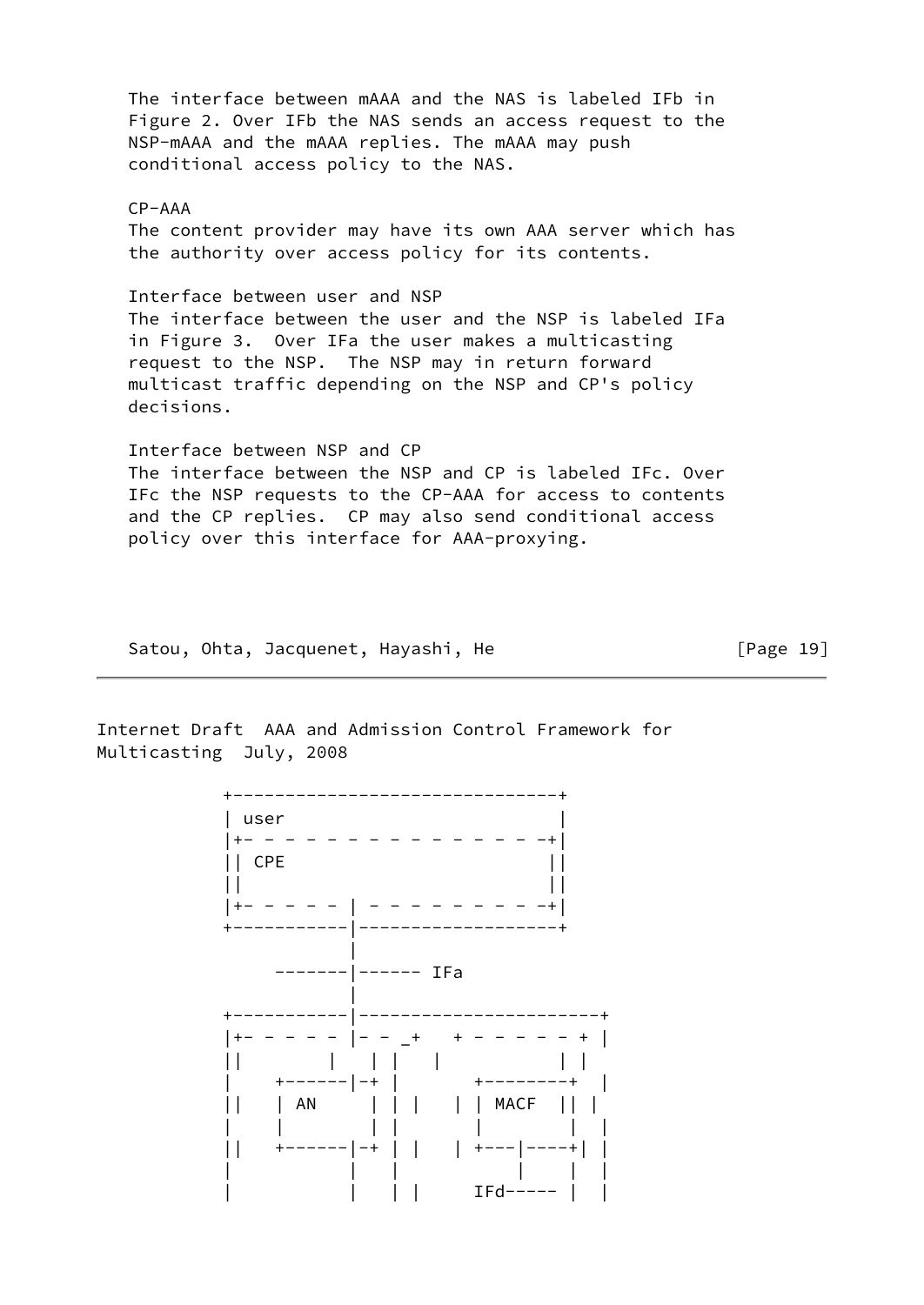

Figure 4: Fully enabled framework

 In the fully enabled model the NSP also includes a component that provides network resource management (e.g. QoS management), as described in section 3.4, "Network Resource Management by NSP". In the fully enabled model (Figure 3) resource management and admission control is provided by MACF (Multicast Admission Control Function). This means that, before replying to the user's multicast request, the mAAA queries the MACF for a network resource access decision over the interface IFd. The MACF is responsible for allocating network resources for forwarding multicast traffic. MACF also receives Leave information from NAS so that MACF releases corresponding reserved resources.

Satou, Ohta, Jacquenet, Hayashi, He **Example 20** [Page 20]

Internet Draft AAA and Admission Control Framework for Multicasting July, 2008

[5.3](#page-2-17) Modularity of the framework

 In the interest of flexibility, this framework is modular so that it is possible that partially enabled versions of the models are supported. A AAA-enabled version provides AAA functionality without Network Resource management. A Network-Resource-Management-enabled (QoS-enabled) version provides Network Resource management without AAA functionality. Similarly, the possibility of one or more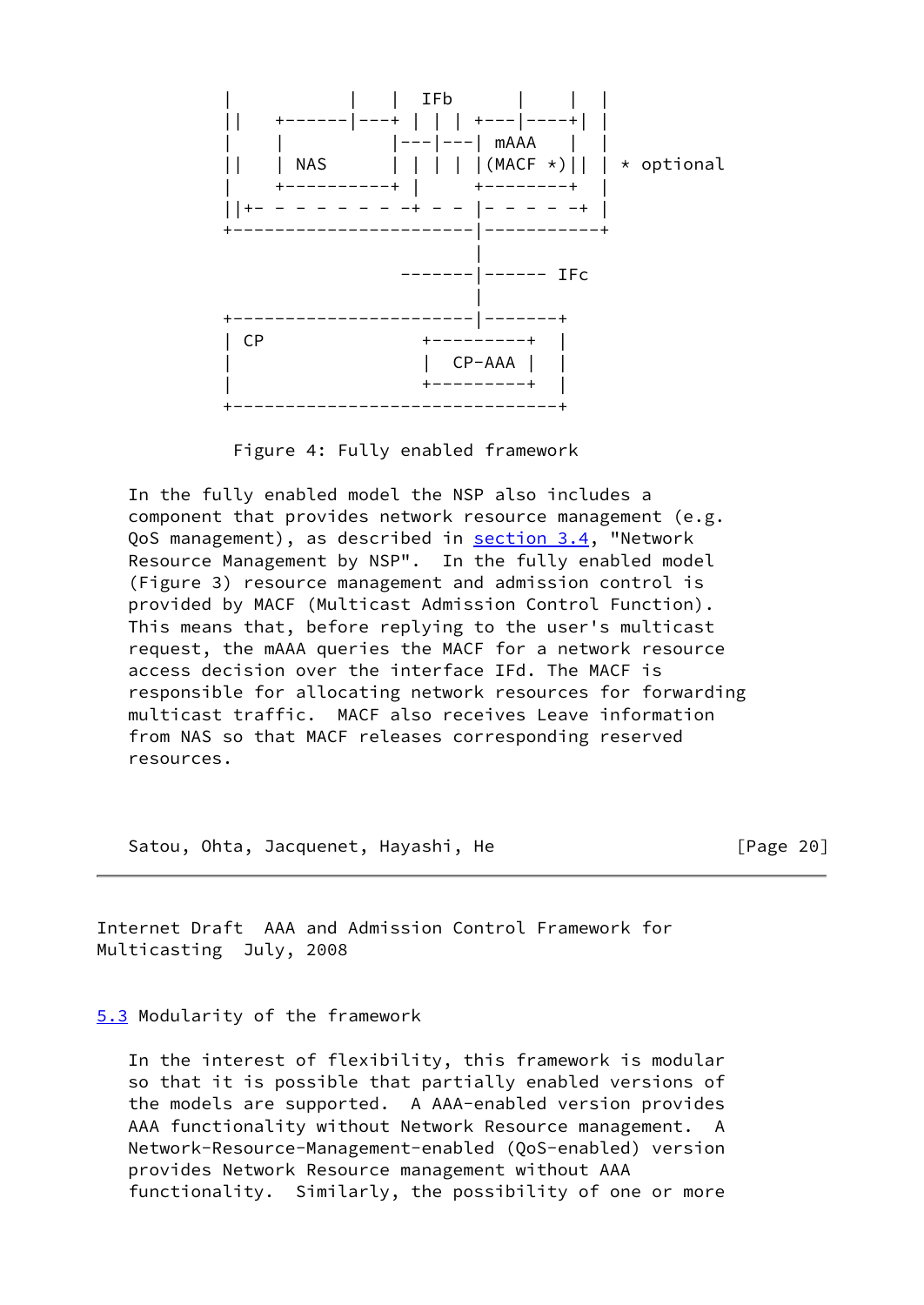layers of transit provision between an NSP and CP is in the interest of modularity and extendibility.

[6](#page-2-18). IANA considerations

This memo does not raise any IANA consideration issues.

[7](#page-2-19). Security considerations

 The user information related to authentication with the CP and the information related to user accounting shared between the NSP and the CP must be protected in some way. Otherwise, this memo does not raise any new security issues which are not already addressed by the original protocols. Enhancement of multicast access control capabilities should enhance security performance.

[8](#page-2-20). Conclusion

 This memo provides a generalized framework for solution standards to meet the requirements. Further work should be done to specify the interfaces between the user and NSP, NAS and mAAA, mAAA and MACF and NSP-mAAA and CP-AAA (presented in 5.2.)

Normative References

<span id="page-21-0"></span>[I-D.mboned-maccnt-req]

 Hayashi, et. al., "Requirements for Multicast AAA coordinated between Content Provider(s) and Network Service Provider(s)", [draft-ietf-mboned-maccnt-req-](https://datatracker.ietf.org/doc/pdf/draft-ietf-mboned-maccnt-req-06.txt) [06.txt](https://datatracker.ietf.org/doc/pdf/draft-ietf-mboned-maccnt-req-06.txt), June 2008, Work in Progress.

<span id="page-21-1"></span>[I-D.ancp-framework]

 Ooghe, et. al, "Framework and Requirements for an Access Node Control Mechanism in Broadband Multi-

Satou, Ohta, Jacquenet, Hayashi, He [Page 21]

Internet Draft AAA and Admission Control Framework for Multicasting July, 2008

Service Networks", [draft-ietf-ancp-framework-04.txt](https://datatracker.ietf.org/doc/pdf/draft-ietf-ancp-framework-04.txt),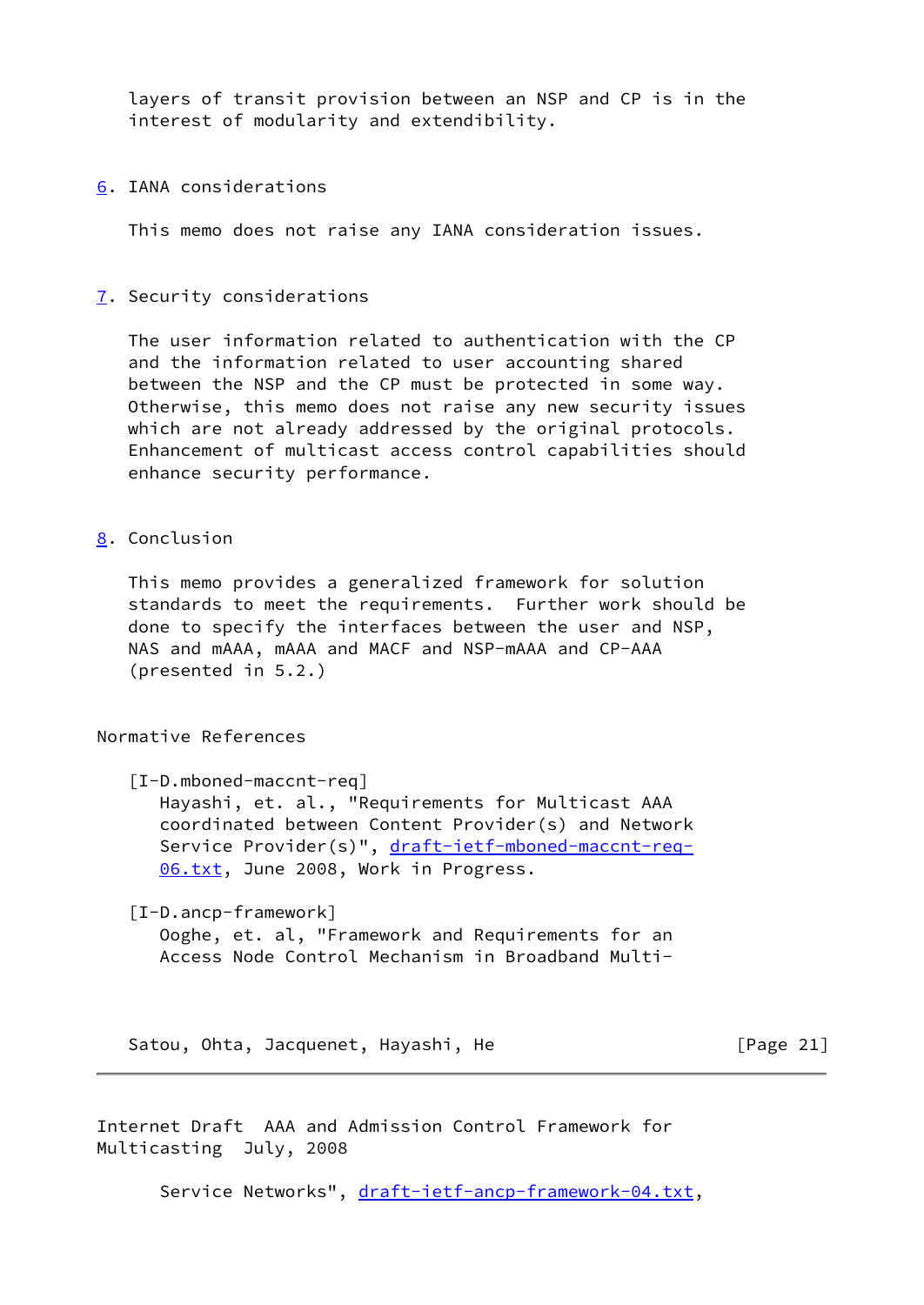November 2007, Work in Progress. Authors' Addresses Hiroaki Satou NTT Network Service Systems Laboratories 3-9-11 Midoricho, Musashino-shi, Tokyo, 180-8585 Japan Phone : +81 422 59 4683 Email : satou.hiroaki@lab.ntt.co.jp Hiroshi Ohta NTT Network Service Systems Laboratories 3-9-11 Midoricho, Musashino-shi, Tokyo, 180-8585 Japan Phone : +81 422 59 3617 Email: ohta.hiroshi@lab.ntt.co.jp Christian Jacquenet France Telecom 3, avenue Francois Chateau CS 36901, 35069 Rennes Cedex, France Phone: +33 2 99 87 61 92 Email: christian.jacquenet@orange-ftgroup.com Tsunemasa Hayashi NTT Network Innovation Laboratories 1-1 Hikari-no-oka, Yokosuka-shi, Kanagawa, 239-0847 Japan Phone: +81 46 859 8790 Email: tsunemasa@gmail.com Haixiang He Nortel 600 Technology Park Drive Billerica, MA 01801, USA Phone: +1 978 288 7482 Email: haixiang@nortel.com Comments Comments are solicited and should be addressed to the mboned working group's mailing list at mboned@lists.uoregon.edu\_and/or the authors.

Satou, Ohta, Jacquenet, Hayashi, He **Example 22** [Page 22]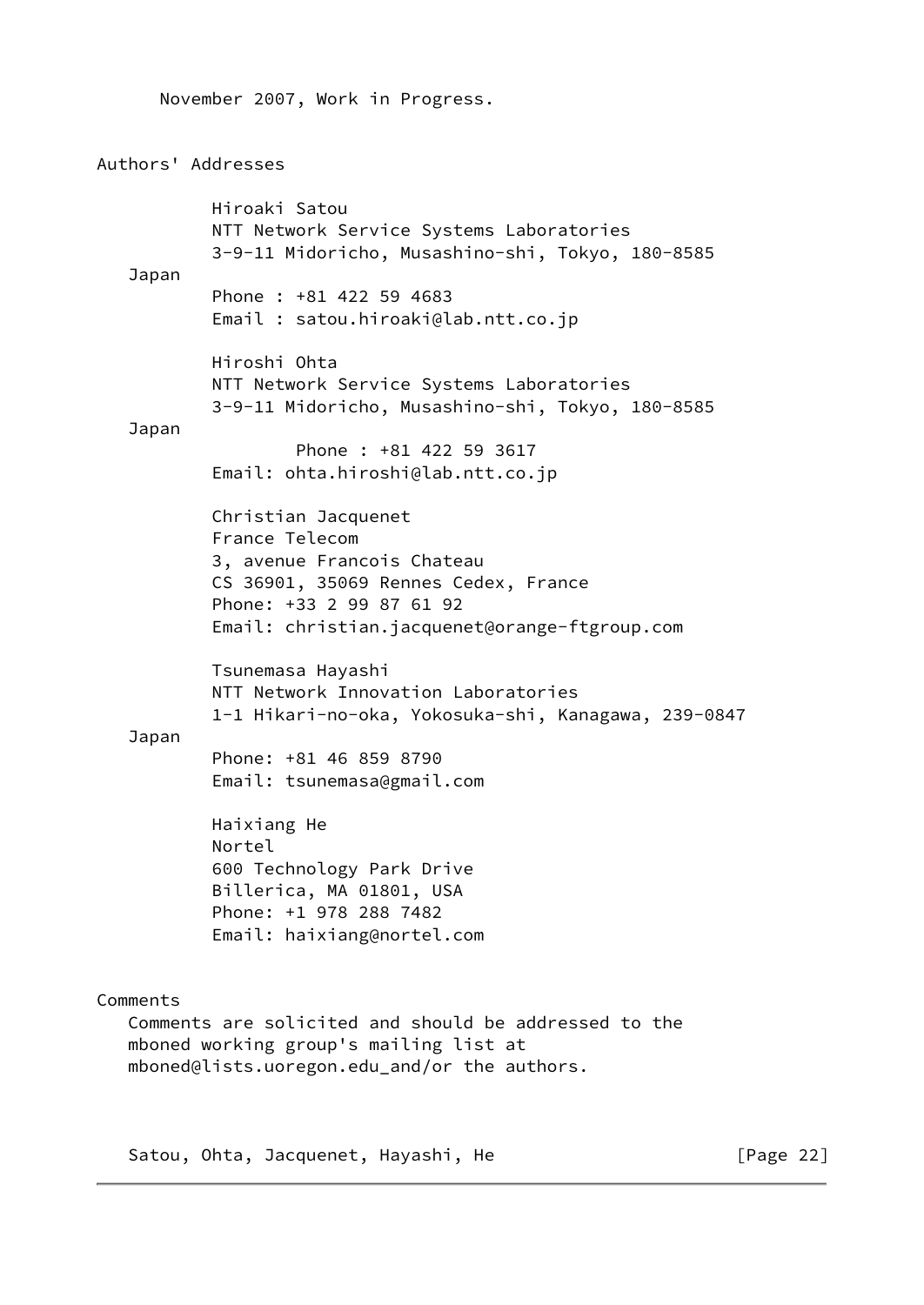Internet Draft AAA and Admission Control Framework for Multicasting July, 2008

Full Copyright Statement

Copyright (C) The IETF Trust (2008).

 This document is subject to the rights, licenses and restrictions contained in  $BCP$  78, and except as set forth therein, the authors retain all their rights.

 This document and the information contained herein are provided on an "AS IS" basis and THE CONTRIBUTOR, THE ORGANIZATION HE/SHE REPRESENTS OR IS SPONSORED BY (IF ANY), THE INTERNET SOCIETY, THE IETF TRUST AND THE INTERNET ENGINEERING TASK FORCE DISCLAIM ALL WARRANTIES, EXPRESS OR IMPLIED, INCLUDING BUT NOT LIMITED TO ANY WARRANTY THAT THE USE OF THE INFORMATION HEREIN WILL NOT INFRINGE ANY RIGHTS OR ANY IMPLIED WARRANTIES OF MERCHANTABILITY OR FITNESS FOR A PARTICULAR PURPOSE.

Intellectual Property

 The IETF takes no position regarding the validity or scope of any Intellectual Property Rights or other rights that might be claimed to pertain to the implementation or use of the technology described in this document or the extent to which any license under such rights might or might not be available; nor does it represent that it has made any independent effort to identify any such rights. Information on the procedures with respect to rights in RFC documents can be found in [BCP 78](https://datatracker.ietf.org/doc/pdf/bcp78) and [BCP 79](https://datatracker.ietf.org/doc/pdf/bcp79).

 Copies of IPR disclosures made to the IETF Secretariat and any assurances of licenses to be made available, or the result of an attempt made to obtain a general license or permission for the use of such proprietary rights by implementers or users of this specification can be obtained from the IETF on-line IPR repository at <http://www.ietf.org/ipr>.

 The IETF invites any interested party to bring to its attention any copyrights, patents or patent applications, or other proprietary rights that may cover technology that may be required to implement this standard. Please address the information to the IETF at ietf-ipr@ietf.org.

## Expiration

This Internet-Draft will expire on January 3, 2009.